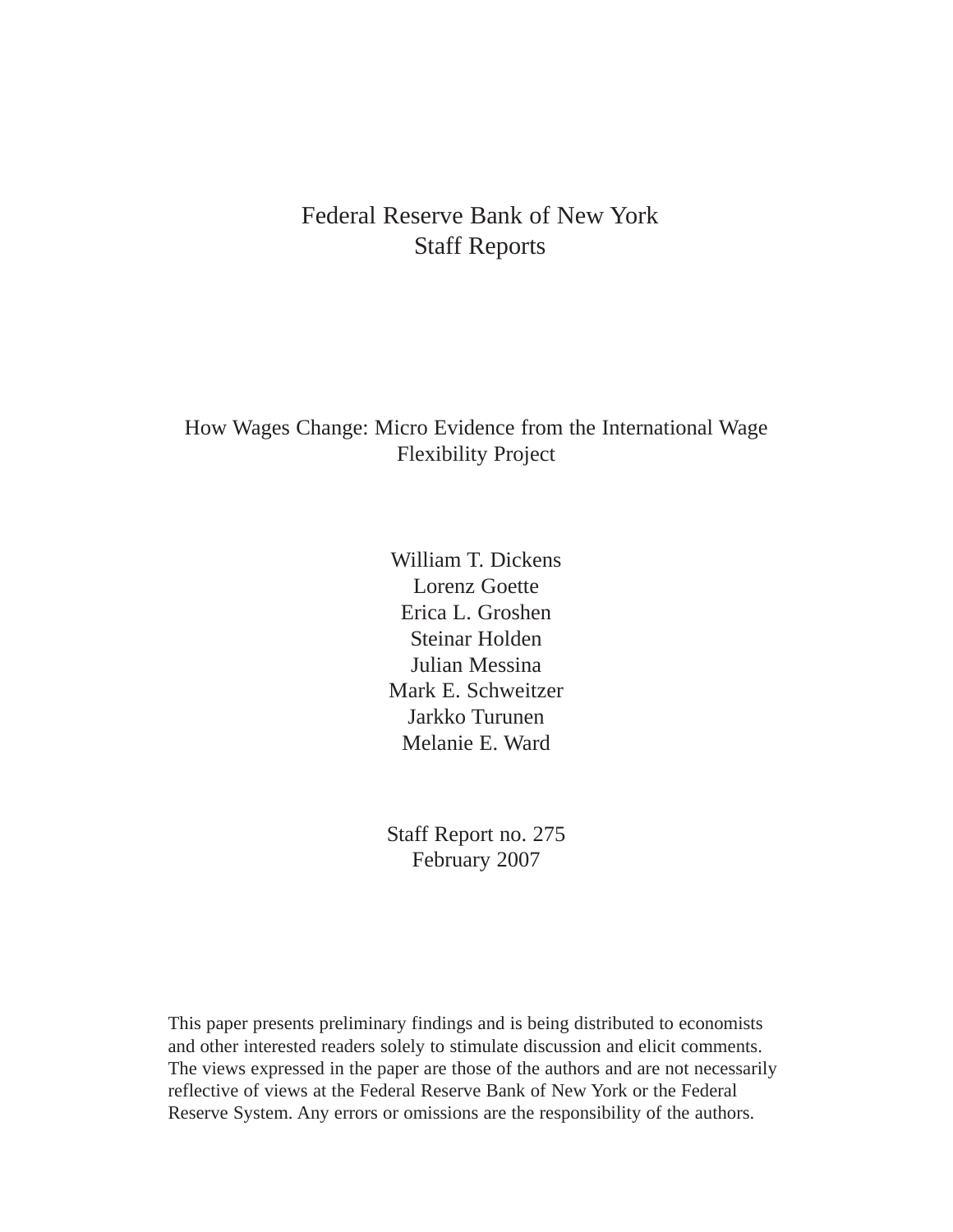## **How Wages Change: Micro Evidence from the International Wage Flexibility Project**  William T. Dickens, Lorenz Goette, Erica L. Groshen, Steinar Holden, Julian Messina, Mark E. Schweitzer, Jarkko Turunen, and Melanie E. Ward *Federal Reserve Bank of New York Staff Reports*, no. 275 February 2007 JEL classification: E3, J3, J5

#### **Abstract**

How do the complex institutions involved in wage setting affect wage changes? The International Wage Flexibility Project provides new microeconomic evidence on how wages change for continuing workers. We analyze individuals' earnings in thirty-one different data sets from sixteen countries, from which we obtain a total of 360 wage change distributions. We find a remarkable amount of variation in wage changes across workers. Wage changes have a notably non-normal distribution; they are tightly clustered around the median and also have many extreme values. Furthermore, nearly all countries show asymmetry in their wage distributions below the median. Indeed, we find evidence of both downward nominal and real wage rigidities. We also find that the extent of both these rigidities varies substantially across countries. Our results suggest that variations in the extent of union presence in wage bargaining play a role in explaining differing degrees of rigidities among countries.

Key words: wage setting, wage change distributions, downward nominal wage rigidity, downward real wage rigidity

Dickens: Brookings Institution (e-mail: wdickens@brookings.edu). Goette: University of Zurich (e-mail: lorenz@iew.unizh.ch). Groshen: Federal Reserve Bank of New York (e-mail: erica.groshen@ny.frb.org). Holden: University of Oslo (e-mail: steinar.holden@econ.uio.no). Messina: European Central Bank (e-mail: julian.messina@udg.es). Schweitzer: Federal Reserve Bank of Cleveland (e-mail: mark.e.schweitzer@clev.frb.org). Turunen: European Central Bank (e-mail: jarkko.turunen@ecb.int). Ward: European Central Bank (e-mail: melanie.wardwarmedinger@ecb.int). The views expressed in this paper are those of the authors and do not necessarily reflect the position of the Federal Reserve Bank of New York, the Federal Reserve System, or any other institution with which the authors are affiliated.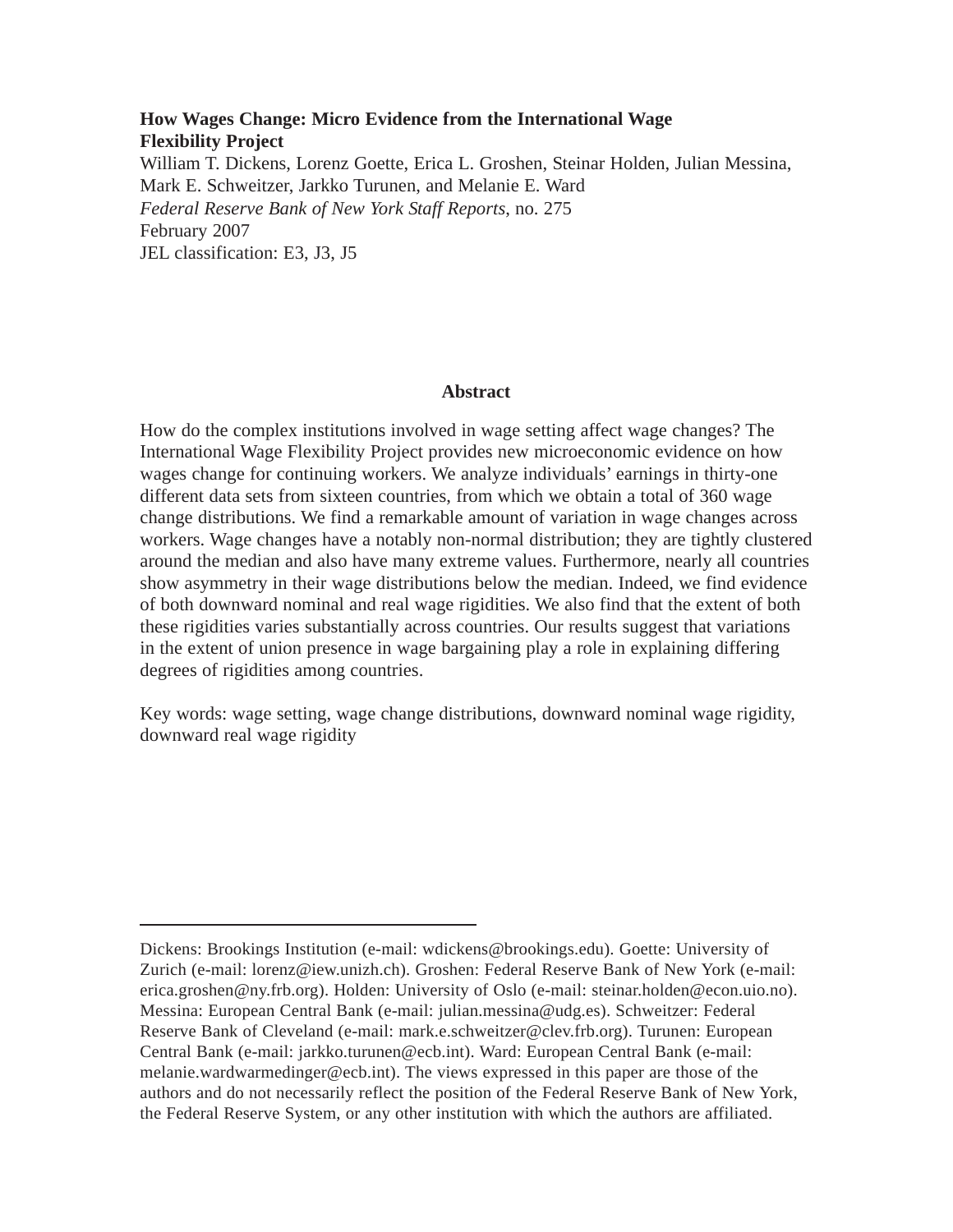## **Introduction**

Workers' wages are not set in a spot market. Instead, the wages of most workers – at least those who do not switch jobs -- typically change only annually and are mediated by a complex set of institutions and factors such as contracts, unions, standards of fairness, minimum wage policy, transfers of risk and incomplete information. The goal of the International Wage Flexibility Project (IWFP)—a consortium of over 40 researchers with access to individual workers' earnings data for 16 countries—is to provide new microeconomic evidence on how wages change for continuing workers. Wage changes due to worker mobility are governed by different processes and are beyond the scope of this study.

A key question in the theoretical and empirical literature, as reviewed in Camba-Mendez, García and Rodríquez Palenzuela (2003) and Holden (2004), is the extent to which job stayers resist wage cuts – that is, the extent to which downward wage rigidity exists. These studies have yielded remarkably inconsistent findings, both across different countries and across different datasets for the same country. For example, in U.S. data, studies using company wage records typically show almost no wage cuts, while several papers analyzing individual data from the Panel Study of Income Dynamics (PSID) find what appear to be many nominal wage cuts (those studies take no account of measurement error -- for discussion, see Akerlof, Dickens and Perry, 1996; Altonji and Devereux, 2000). However, studies of individual earnings data from Great Britain show less evidence of downward nominal wage rigidity than what is discerned from analysis of US data (Nickell and Quintini, 2003; Smith, 2000). Moreover, almost all of the existing studies concentrate on nominal wage rigidity, even though workers may resist real wage cuts as well as nominal wage cuts.

The International Wage Flexibility Project sought to reconcile these divergent results. The goals of the project were to gather international data on wages that make it possible to describe the extent of wage flexibility, with a particular focus on the extent of downward wage rigidity, and then to determine how measures of wage flexibility are affected by the wage-setting regimes that typically vary by country and by the different types of data on wages. This paper analyzes individuals' earnings changes in 31 different datasets from which we obtain a total of 360 wage change distributions –one for each year in each dataset. These data were analyzed by 13 research teams from participating countries and a coordinating team based at the European

1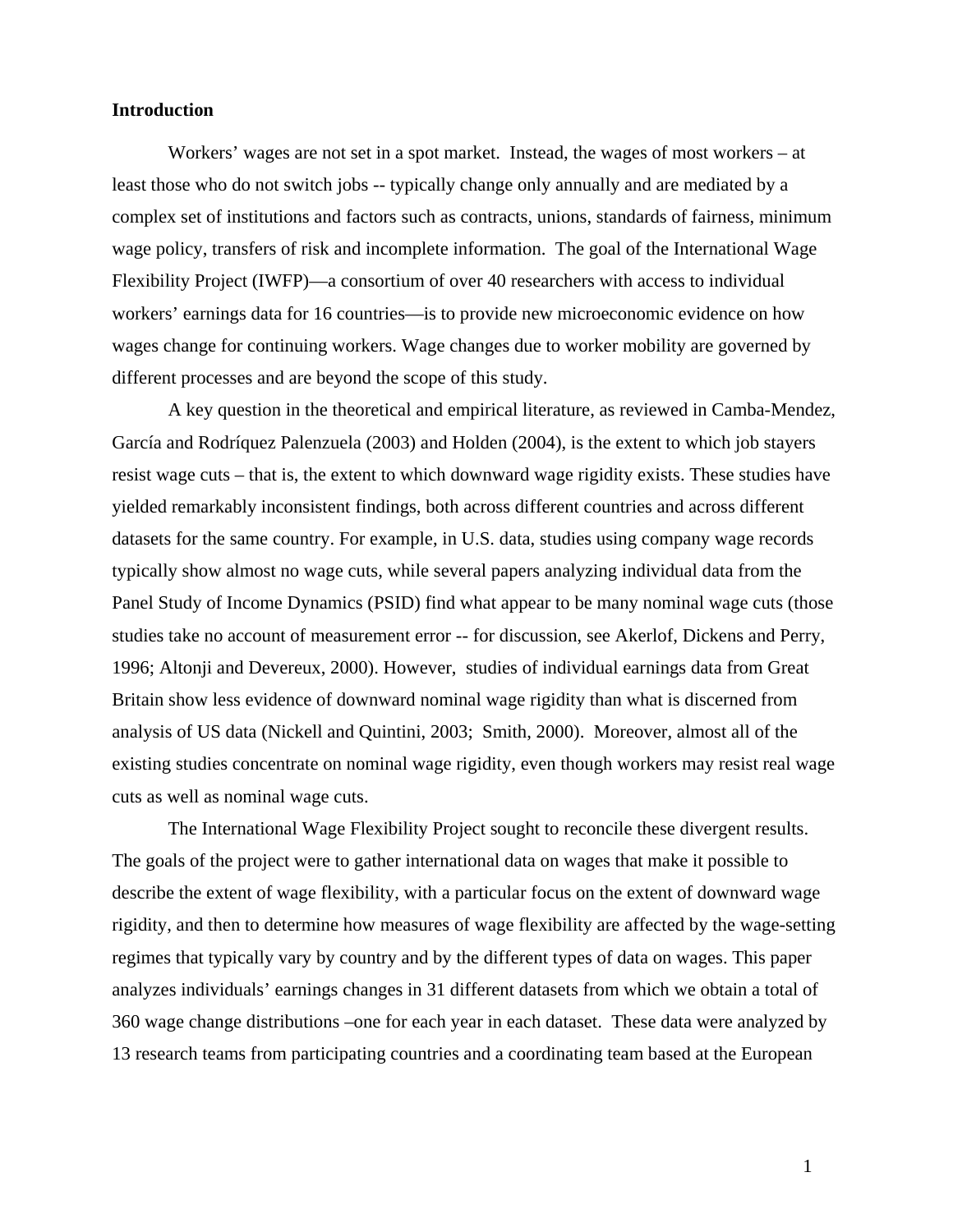Central Bank, the Federal Reserve Banks of New York and Cleveland, the Brookings Institution and the Universities of Oslo and Zurich.

Like previous studies, we find a remarkable amount of variation in percentage wage changes across individuals in nearly every country in every year. We estimate that the standard deviation of annual wage changes within countries averages at least 7.7 percentage points, although this measure contains some uncertainty due to the extent of measurement error. Wage changes in nearly every country in every year have a notably non-normal distribution. Workers' wage changes are both much more clustered around the median and have many more extreme values than the normal distribution. Moreover, nearly all countries show asymmetry in their wage change distributions below the median. One common asymmetry is a high incidence of wage freezes and apparent lack of nominal wage cuts, which we take as evidence of downward rigidity in nominal wages. A second asymmetry is a tendency for workers' wage changes to clump in the vicinity of the expected rate of price inflation, which we take as evidence of downward real wage rigidity. We find evidence of substantial variation across countries in the extent of both downward nominal and downward real wage rigidity, even after we control for dataset characteristics. When we examine how our measures of rigidity relate to a number of characteristics of labor markets in the countries of our sample, only greater union density appears to have a robust relationship with downward real wage rigidity – that is, countries with greater union density have a greater incidence of downward real wage rigidity.

#### **International Data on Wage Changes**

The 31 datasets analyzed for the International Wage Flexibility Project cover over 31 million wage changes and are diverse with respect to source, coverage, years, and definitions of variables of interest. An important advantage of studying many different datasets is that we can consider how various dataset characteristics can cause observed differences in wage rigidity across countries.

Table 1 describes the data sources. The three main sources of data are employment registers, household surveys and employer surveys. An employment register, which is maintained by a government for the administration of taxes and/or benefits, covers all workers in a specified universe and has minimal reporting error. Some country teams worked with random samples drawn from the registers, while others analyze the entire census. Household surveys sample from the universe of all workers, but typically rely on respondent recall, and so they are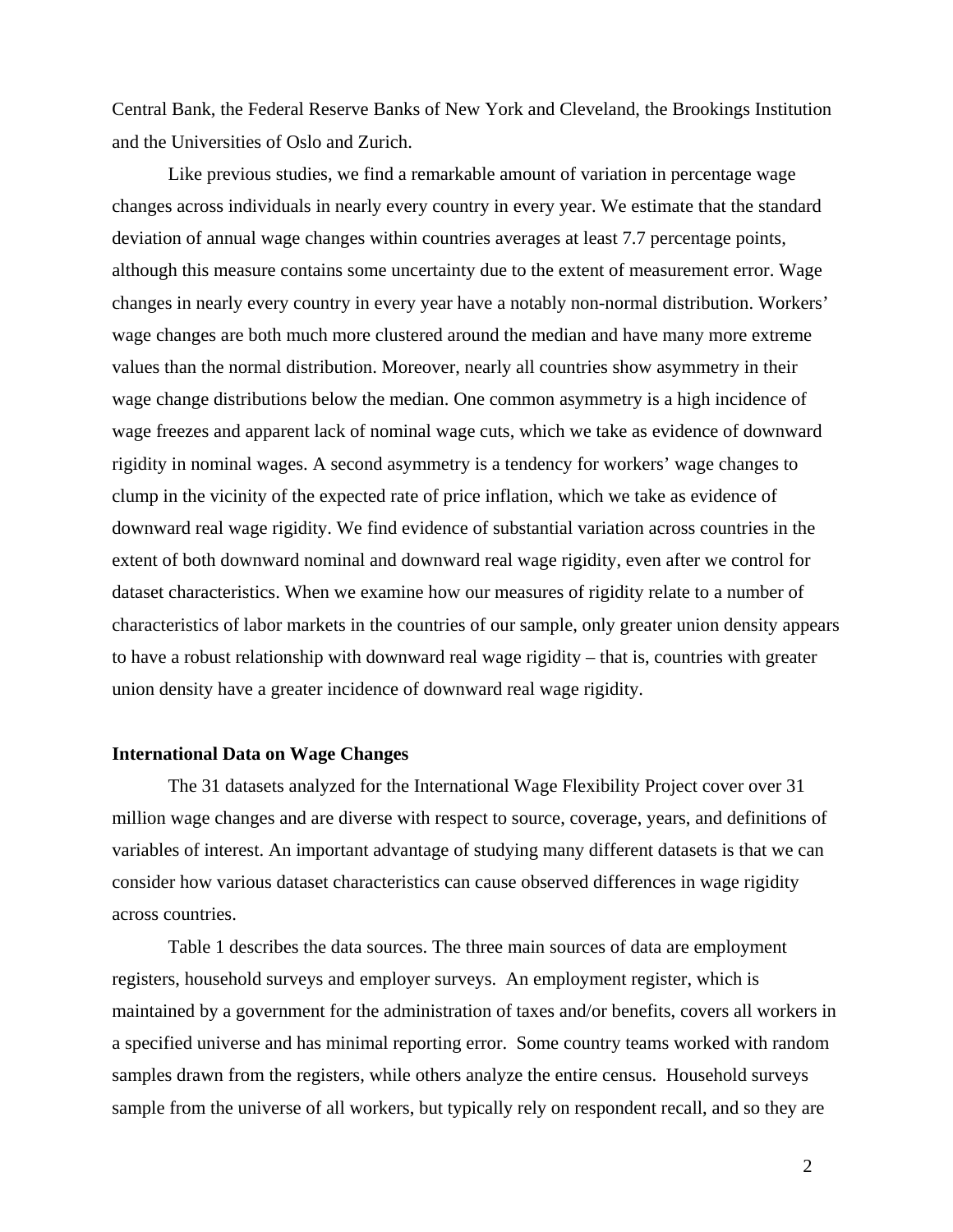subject to both sampling and reporting error. Employer wage and salary surveys typically cover all workers in the occupations and firms in their purview and draw their data from payroll records, but vary considerably in how many occupations or firms they cover. The employer surveys in the IWFP are particularly comprehensive because they are conducted by national employer associations and are used extensively for policy and managerial purposes.

The time periods covered by the different datasets vary, with some starting in the early 1970s and some running through the beginnings of the 2000s, with an average of twelve years per dataset. The total 360 dataset-years observed include multiple datasets for twelve countries: Austria, Belgium, Denmark, Finland, France, Germany, Italy, Norway, Portugal, Sweden, Switzerland, and the United Kingdom.

Datasets also vary in terms of the compensation measure available. In each dataset, we attempt to measure the wage component of compensation only. Ideally we would analyze the agreed-upon hourly, weekly, monthly, or annual compensation rate for workers in each of our samples. This measure would include not just monetary compensation, but also the value to the worker of all non-pecuniary compensation as well. We do not view total compensation *cost* to employers as a good proxy for this concept, because it can be affected by price adjustments in components such as workers' compensation insurance or employment taxes, without a change in the effective compensation that the worker sees. Focusing on the wage component avoids this problem of shifting costs and has the additional benefit of being the most consistent concept across countries. Focusing on wages does have the drawback of omitting consideration of other aspects of compensation that may be deliberately adjusted by employers to increase flexibility. However, some evidence suggests that these other adjustments may not have much effect on downward wage rigidity: for example, Lebow et al. (2003) find no evidence that U.S. employers change other types of remuneration so as to circumvent binding downward rigidity of base wages. Finally, we exclude large outliers in wage changes because they likely reflect wage reporting errors or unidentified job changes, rather than the actual experience of ongoing workers. Increases of more than 60 percent in wage data or 100 percent in annual income data and cuts of more than 35 percent in wage data or 85 percent in income data were eliminated.

Eleven of our 31 datasets have either information on workers' hourly wages, or measures of their base earnings over fixed periods of time that are equivalent to hourly wage data for our purposes. In the other cases, we have monthly or annual income data that must be converted to hourly wages using hours data (usually the normal hours of work). Since hours measures are

3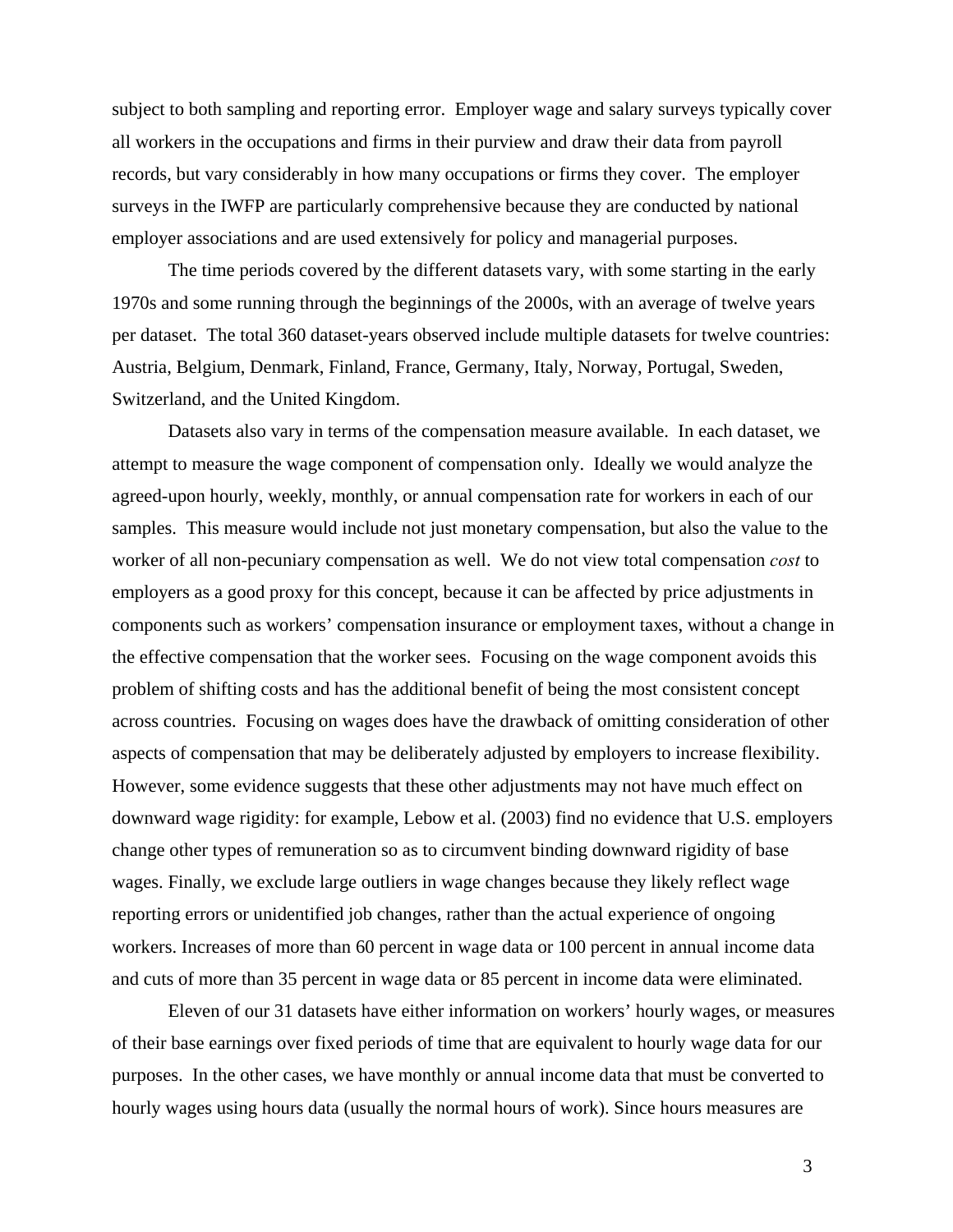<span id="page-5-0"></span>often imprecise for a number of reasons this procedure introduces error into our wage measure akin to those in survey data. We construct our measure of annual percentage wage changes by taking the difference between consecutive years' log reported or computed wages.

As noted earlier, we restrict our analysis to job stayers so that we can concentrate on the wage rigidity in ongoing employment relationships. In our data, restricting attention to job stayers typically reduces our samples by about 17 percent.

#### **How Wage Changes Are Distributed**

<u>.</u>

To illustrate some key features of wage change distributions, Figure 1 shows the actual distribution of changes in log wages (represented as percentage changes in levels) received by wage earners who were heads of households in the United States in 1987, white-collar workers in Finland in 1988, all workers in the United Kingdom in 1984 and all workers in Ireland in 1996. The histograms are constructed using intervals that are 1 percentage point wide, so that the height of the rectangles shows the fraction of people with wage changes in that range. In addition, the fraction of workers with no change in their pay is shown with the dark bar at zero.<sup>[1](#page-5-0)</sup> A number of key features typical of wage change distributions are illustrated in these four panels. First, all four examples show considerable variation across workers in the magnitude of wage changes within a year. The average standard deviation of measured percentage wage changes across all our datasets is 9 percentage points. Second, median wage changes typically (in 80 percent of data-set year observations) exceed contemporary or lagged inflation rates (shown in black lines). This pattern is expected when productivity is growing and labor market slack is not excessive.

Third, wage changes are not normally distributed. Given the median and variance actually observed, people's wage changes are much more clustered and peaked around the median change than in a normal distribution. Also, the wage change distributions have many more extremely high raises than would occur in a normal distribution (this is not apparent in the figure because the far tails are not graphed). A lesser-known statistical distribution called a Weibull distribution does fit to the upper tail of each wage distribution (that is, the area above the

 $<sup>1</sup>$  The cells on either side of zero are slightly less than 1 percentage point wide as the cell at zero includes</sup> observations within 0.017 (0.1 in countries where wages are constructed from annual income) percentage points of zero and those observations are not included in the cells on either side. We did this because problems in the accuracy with which earnings and hours data were recorded in some datasets created tiny phantom wage changes.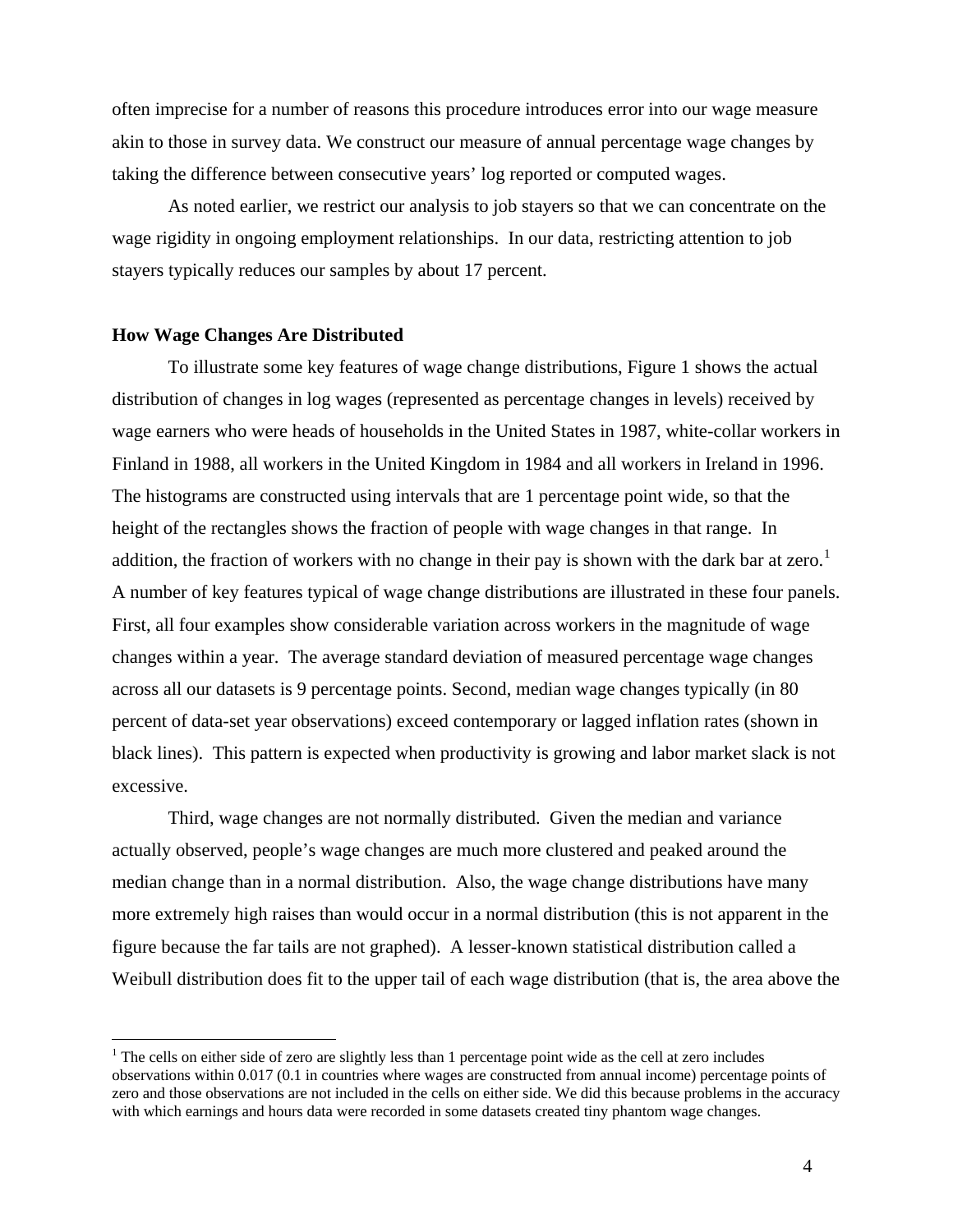median) much better than does the normal distribution. When a variable has a Weibull distribution the density declines exponentially in the log of the distance from the mode.

For wage changes below the median value (the lower tail), only for Ireland does the Weibull distribution fit the data particularly well. The Irish wage changes do not display two features found in other distributions. First, the Irish workers have a lower incidence of wage freezes (the spike at zero) than do the U.S. and U.K. workers; indeed, Irish workers reported almost as many nominal wage cuts as would be expected with a symmetric distribution. Second, the Irish workers' wage changes were not as strongly clustered near the inflation rate (either current or last year's rate), as were the U.K. and Finnish workers' wage adjustments. One main reason why the Irish distribution of wages has higher variance and it is less smooth than the other distributions is because of the data source. The Irish data reported here are from the European Community Household Panel, a dataset with fewer observations and more reporting error than most of our other datasets.

Figure 2 shows broader evidence of two key asymmetries: one is nominal wage freezes, while the other is the clustering of wages around the level that would represent a real wage freeze. For these figures, we include all dataset years with the exception of those datasets reporting annual income data, because the categories used to classify observations are not the same as those used in the analysis of the other datasets. This leaves us with 273 dataset years.

 The left panel shows the asymmetry caused by downward nominal wage rigidity. In this figure we average the frequency of workers in each wage change cell across datasets. On average, about 8 percent of workers receive nominal wage freezes in the wage samples. This may not seem like much, but recall that in many years many of the countries covered were experiencing considerable inflation. The left-hand panel also shows that the distribution of wages is not symmetric; besides the spike at zero there are fewer observations below zero than symmetry with the upper half of the distribution would lead one to expect.

The left panel of figure 2 does not indicate the extent of downward real wage rigidity, since rates of actual and expected inflation vary across countries and years. To do this, we can instead center the wage change distribution for each country and year on the interval that contains its median wage change, as shown in the right-hand panel of Figure 2. We also drop the nominal wage freezes seen in the left panel. Hence, the height of each bar shows the average share of workers receiving a wage change of the specified amount above or below the median change in that year (providing the worker did not have a nominal wage freeze). We expect that,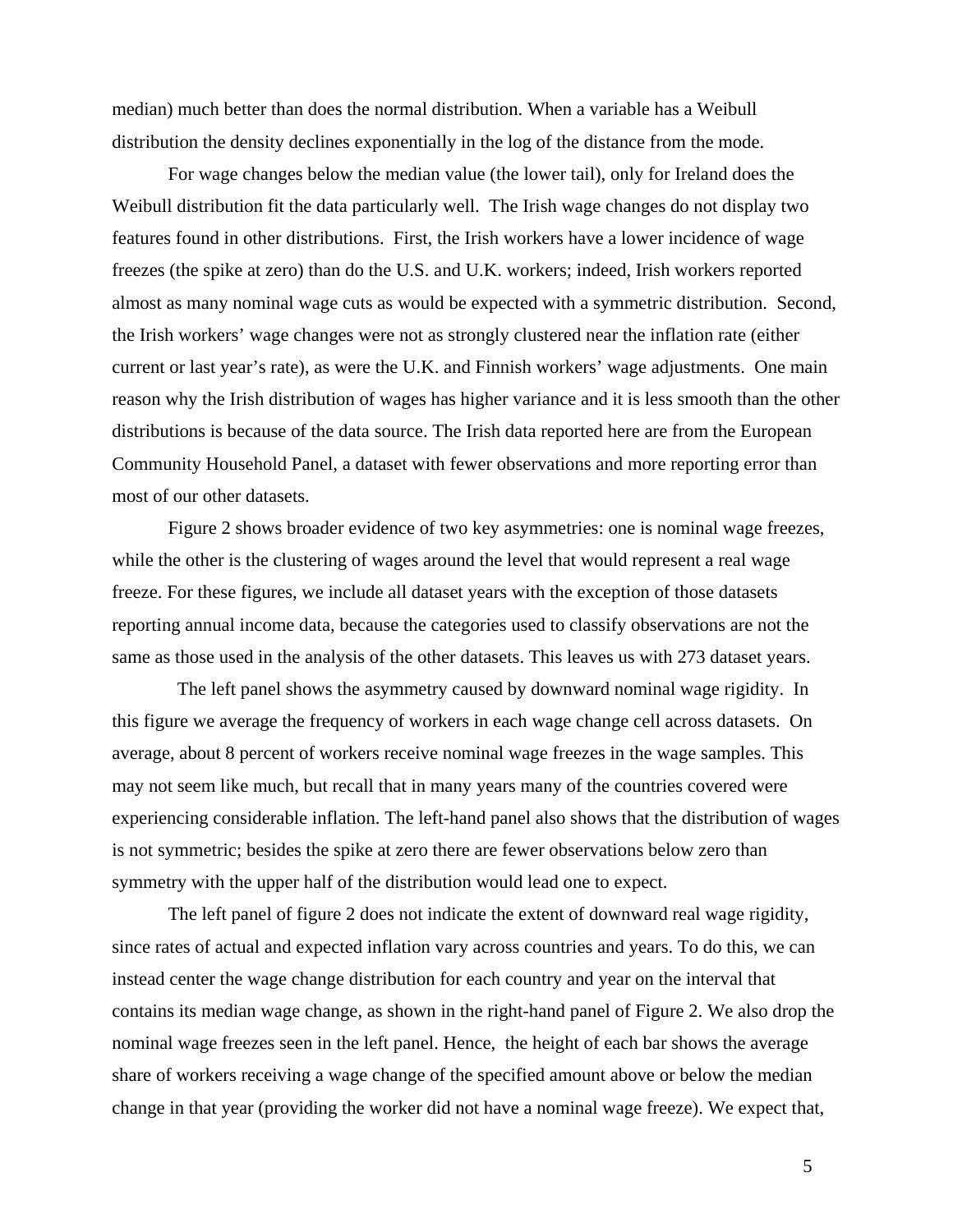<span id="page-7-0"></span>averaged over the business cycle, wage growth equals price inflation plus productivity growth. Sixty-one percent of contemporaneous inflation rates fall in the histogram cell containing the median or the two cells just below it and fifty-one percent of the previous years' inflation rates fall in that range. Thus the raises of workers with expected real wage freezes will be clustered a percentage point or two below the median wage change

To make it easy to see what symmetry would imply for the distribution in the right hand panel of figure 2 we have superimposed the outline of the upper half of the distribution on the lower half of the distribution. The incidence of wage changes in the lower tail is substantially lower than in the symmetric distribution, with the exception of the two cells just below the median, where the incidence of wage changes is higher than the symmetric distribution. This suggests that many wage change observations have been affected by downward real wage rigidity, which has pushed these low wage changes up from the left of the lower tail towards the bins closer to the median. Thus, across these national samples, many more workers experience wage increases close to the expected rate of inflation than symmetry would imply, and many fewer receive wages changes below that level.

Recall that not all countries show signs of downward real rigidity, thus, this divergence from symmetry is all the more notable because it is driven only by a subset of countries. Furthermore, if we add the wage freezes back in, distributing them proportionally over the lower tail with the missing observations, the asymmetry is still notable.

Clearly, the dispersion of wage changes is different above and below the median. We calculated a measure of standard deviation separately for the portion of the distribution above the median and below the median for all the IWFP datasets.<sup>[2](#page-7-0)</sup> This measure for the lower is smaller than the measure for the upper tail both on average -- 7.4 percent versus 13 percent -- and in almost every case  $-(356 \text{ out of } 360 \text{ IWFP}$  $-(356 \text{ out of } 360 \text{ IWFP}$  $-(356 \text{ out of } 360 \text{ IWFP}$  dataset years).<sup>3</sup> The difference in dispersion between the upper and lower tail is driven mainly by the two sources of asymmetry we just described. A closer examination reveals that the difference between the dispersion of the upper and lower tail declines as wage inflation increases. This pattern seems to be due to the lower incidence of wage freezes as the median wage change moves further away from zero.

 $\overline{a}$ 

 $2^2$  Specifically, we calculated the square root of the mean squared deviation of observations from the median, and carried out this calculation separately for the upper and the lower tail.

<sup>&</sup>lt;sup>3</sup> The exceptions are France in 1980 and 1994, Italy in 1991, and Switzerland in 1999.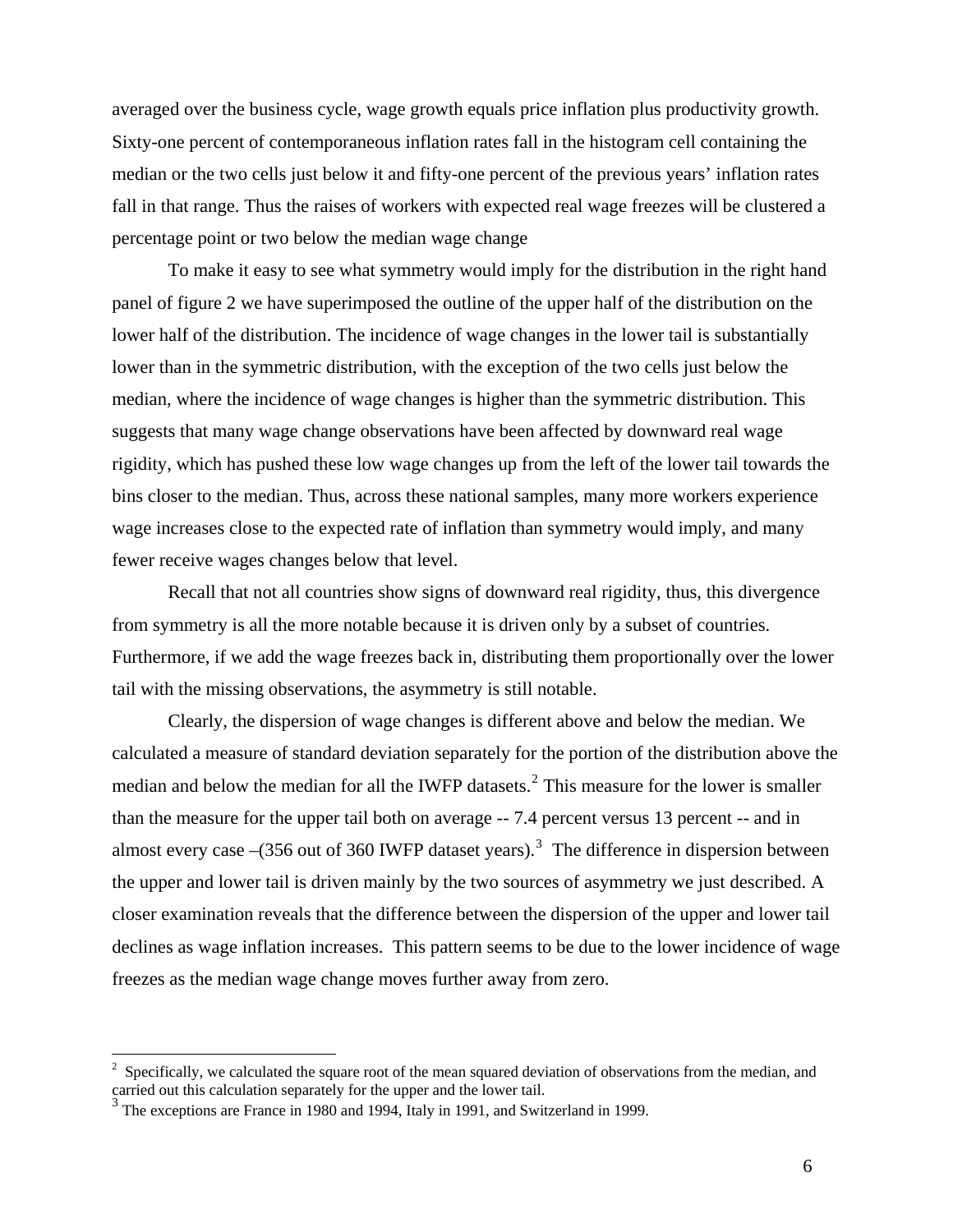<span id="page-8-0"></span>Finally, we can learn about errors in wage data from the auto-covariance of individual wage changes. We are computing wage changes from wage levels reported a year apart. Thus, the presence of errors in the reporting, recording, or calculating of the wage level in any year - assuming that errors are not correlated from one year to the next -- would cause large positive wage changes to be followed by small or negative wage changes in the next year, while small changes or negative changes would be followed by large changes. All else equal, the more errors present in a particular dataset, the more negative will be the auto-covariance of wage changes. We have computed the auto covariance of wage changes for every year and dataset in our study excluding the datasets where the wage measure is based on annual income.<sup>[4](#page-8-0)</sup> Nearly all  $(91)$ percent) of the observations are negative, with an average value of -0.002. Negative autocovariance could also be a feature of the true wage change distribution. However, in the few datasets where base wages are reported in administrative data, which we would least expect to show errors, the auto-covariance is essentially zero. The fact that auto-covariance is absent in data with no errors this strongly suggests that measurement error is the source of virtually all auto-covariance that we do observe in our wage change data. If the only source of autocovariance in our data is measurement error, and the measurement errors are uncorrelated from one period to the next, then the average standard deviation of measurement error in the data is about 4 percentage points. This would imply that the average standard deviation of true wage changes is about 7.7 percentage points across our datasets.<sup>[5](#page-8-0)</sup>

#### **What Statistical Distributions Imply about Wage-Setting**

 $\overline{a}$ 

The features of the wage change distributions highlighted above -- their tendency to follow a Weibull distribution above the median, with higher peaks at the median value and more frequent high positive values compared to the normal distribution, along with the evidence of nominal and real asymmetries – may reveal quite a bit about the wage setting process. The central limit theorem states that a variable will tend to be normally distributed when a large

<sup>&</sup>lt;sup>4</sup> If the dates over which income are measured are not synchronized with wage changes the income measure will confound two wage levels. This induces a positive correlation in wage changes on top of the negative correlation caused by errors and makes the income data inappropriate for this exercise.

<sup>&</sup>lt;sup>5</sup> Under the assumptions just specified the auto-covariance will equal minus the variance of the measurement error. Thus adding it to the variance of wages in our datasets yields an estimate of the true variance of wage changes and taking the square root of that yields the true standard deviation of wage changes. We average this value across all countries (except those where wages are based on annual earnings which have a more complicated covariance structure) and years to get 7.7 percentage points.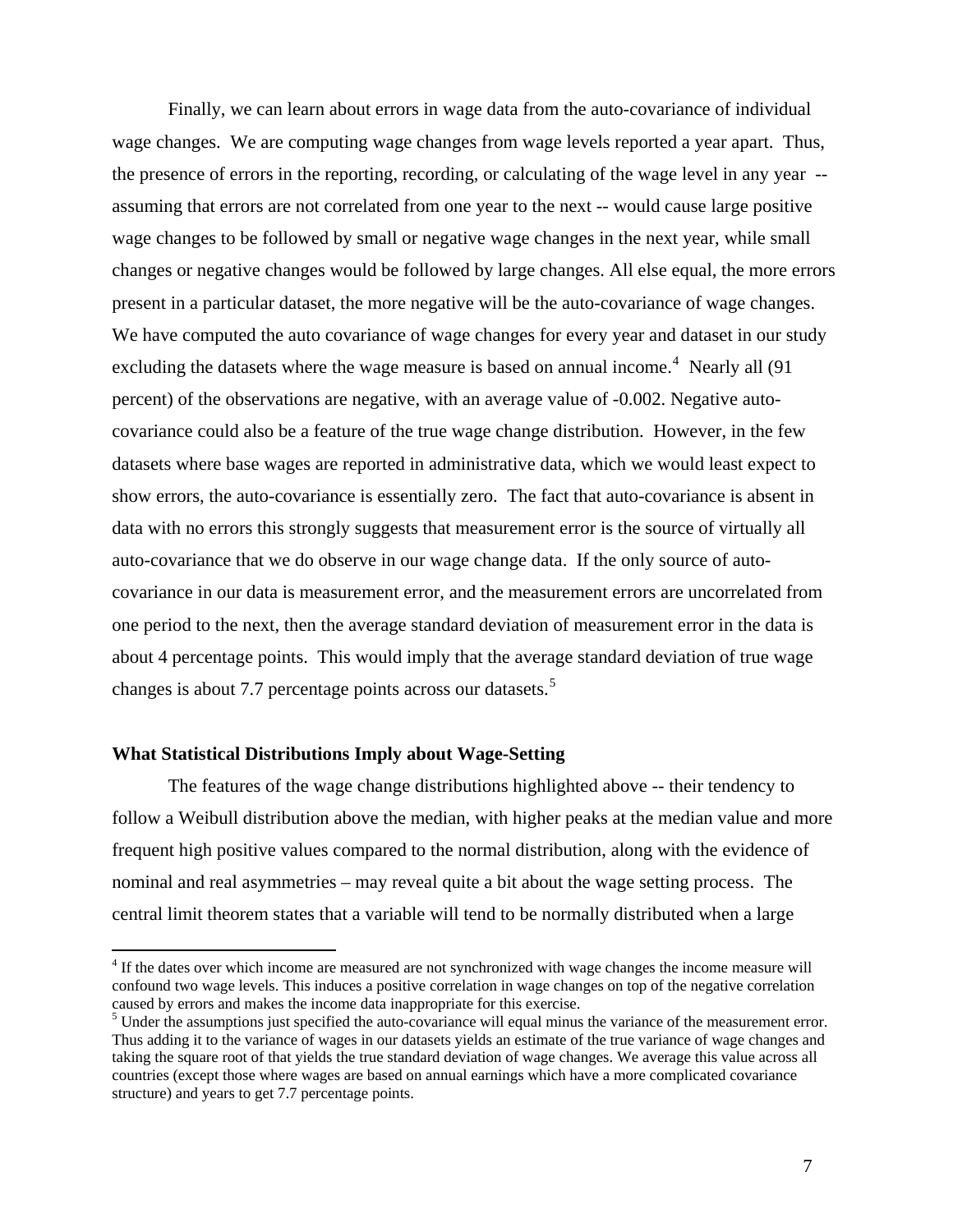<span id="page-9-0"></span>number of independent influences affect it in an additive manner. Thus, in more practical terms, suppose each worker's performance was scored separately for a number of independent tasks or competencies that comprised a job. Then, suppose that the wage increases for the workers are based on additive rewards for the number of independent successes a worker has, compared to average performance. In such a setting, wage changes should be approximately normally distributed. However, the evidence shows that wages are not normally distributed, but instead have more observations at their peak and in their tails than a normal distribution.

A Weibull distribution will provide a good approximation to the distribution if, instead, workers' raises are based on sequential standards, where only those who meet all prior standards are considered for the next level, and at each level, rewards increase exponentially. For example, assume that workers' abilities are tested in a prescribed sequence and at each stage the surviving workers either fail and drop out of further contention or "make the grade" and go on to compete in the next round. <sup>[6](#page-9-0)</sup>

People of only average performance receive the median wage changes. Those who achieve one level of distinction (but no more) receive a small bonus of size *b* above the median wage change. From among those who succeed the first time, some will achieve just one more level of distinction and receive an increase of  $b2^a$  ( $a>1$ ). Others will manage to distinguish themselves even further (a third time) and receive a bonus of size  $b3^a$ . If a constant fraction of workers fails to reach each successive level of distinction then the distribution of wage increases will be approximated by a Weibull distribution.<sup>[7](#page-9-0)</sup>

The relatively good fit of the Weibull distribution to the upper tail suggests that a survivor process like this may be at work determining wage increases. The process just described is similar in some ways to Rosen's (1986) tournament model; though that model was meant to

 $\bar{7}$  In this example, the Weibull cumulative distribution function would take the form *a*

$$
W(x) = 1 - e^{-p\left(\frac{x}{b}\right)^{1/2}}
$$

 $\overline{a}$ 

<sup>&</sup>lt;sup>6</sup> While this section uses individual performance to describe a process that generates a Weibull distribution, this process could also work among "surviving" teams, establishments or firms.

where *p* is the fraction of workers at each level of distinction who fail in rising to each higher level of distinction. The Weibull cumulative distribution function that we use to describe the distribution of wage changes above the median can be viewed as an exponential distribution where the argument of the distribution has been scaled by taking it to a power between 0 and 1. Exponential distributions provide a much better fit to wage changes above the median in our wage distributions than do normal distributions. However, the Weibull allows an even better fit. Actual wage changes are both more clustered and have more extremely large raises and wage cuts than predicted by exponential distributions.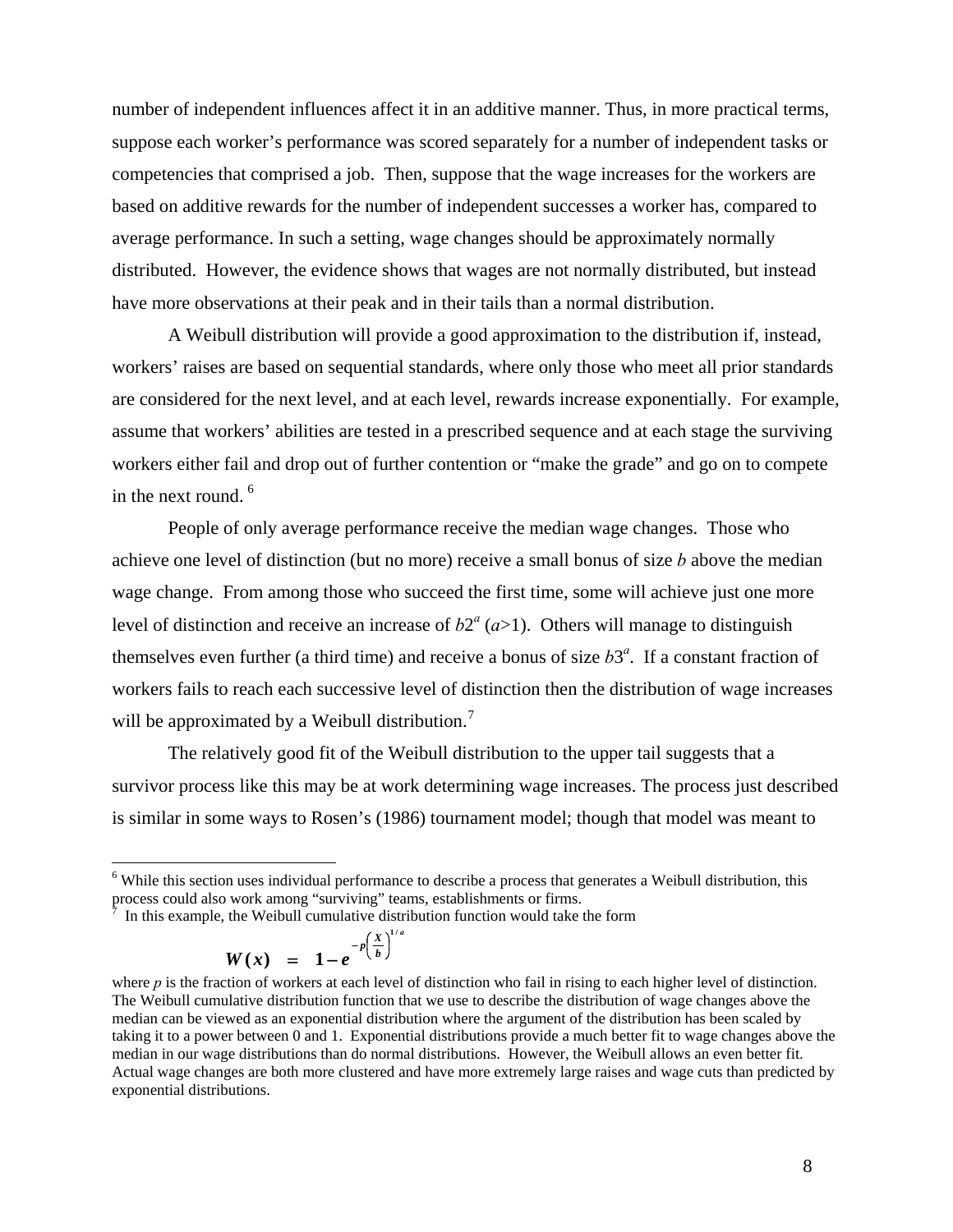describe the distribution of wages and changes over a career rather than a single year. It also doesn't explain what we find in the lower tail of the distribution. The pattern in the bottom tail of the wage distribution is more varied. If there are few wage freezes, in either real or nominal terms—as we see in the case of Ireland in 1996 in Figure 1—it appears that wage changes lower than the median are determined by a similar process to wage increases. That is, cascades of shortcomings lead to deviations from the average that increase at an exponential rate with more failures.

However, labor markets in many countries do display a degree of downward wage rigidity. The presence of downward nominal wage rigidity can explain the presence of large numbers of wage freezes--that is, the spike at zero--and the relative lack of wage cuts. Downward real wage rigidity can account for the tendency for a larger number of workers to receive wage changes closer to the expected rate of inflation than might be expected if symmetry were preserved. That would also explain the paucity of observations below this range in the lower tail. Finally, the tendency for wage setters to make more errors in wage setting due to mistaken expectations and lags in the process would be greater the higher the rate of inflation – perhaps particularly so at rates of inflation above 10 percent. The presence of both downward nominal and real wage rigidity would explain the tendency for the variance of the lower tail to be less than the variance of the upper tail, while the presence of downward nominal wage rigidity would explain why the difference declines as the rate of wage inflation rises.

## **Measuring Rigidity**

We can use the observed deviations from symmetry in the wage change distributions to construct measures of the extent of downward nominal and downward real wage rigidity for each dataset-year. In conceptual terms, we are seeking measures that are largely independent of the economic conditions in a country at a given time. Thus, we do not want a measure such as the fraction of workers with nominal wage freezes in a year, because this fraction varies with the expected rate of inflation, and so could prove a misleading basis for thinking about the extent of wage rigidity. Instead, we construct measures that represent the fraction of workers "covered by" each type of wage rigidity. In most cases this "coverage" is informal, not contractual. An alternative term would be "susceptible to" rigidity. However, wage rigidities are likely to reflect worker resistance to wage cuts, and we think of workers whose wages are rigid as being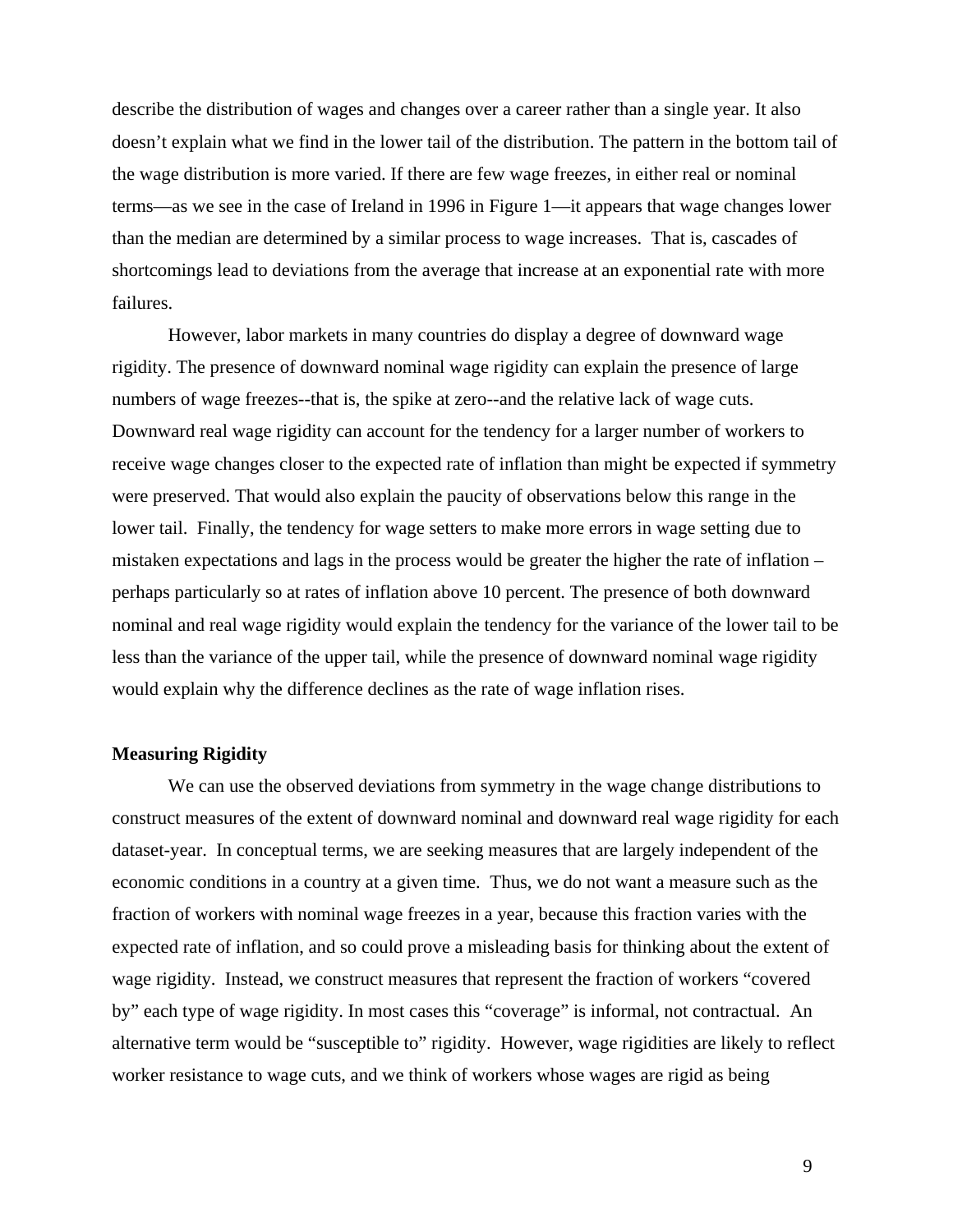<span id="page-11-0"></span>"covered" by some implicit or explicit agreement or norm that limits their employers' ability to cut their wages.

We call our measures of downward nominal and downward real wage rigidity *n* and *r*, respectively. Each is conceived of as the fraction of workers who, if they are in the position of being scheduled for either a nominal or real wage cut, whether because of individual performance or external conditions, would receive a nominal or real wage freeze instead.

For downward nominal wage rigidity, our measure is straightforward. We assume that everyone who had a nominal wage freeze would have had a nominal wage cut in the absence of downward nominal rigidity and construct

 $n = f_n/(f_n + c_n)$ 

 $\overline{a}$ 

where  $f_n$  is the fraction of workers with nominal wage freezes and  $c_n$  is the fraction with nominal wage cuts.<sup>[8](#page-11-0)</sup>

Our estimate of downward real wage rigidity is conceptually similar, but for several reasons more complicated in practice. First, because inflation expectations can differ between firms and individuals, there is no sharp spike in the distribution where we can confidently say that everyone at that spike experiences a real wage freeze. Thus, our measure of downward real wage rigidity is based on the fraction of observations missing from the lower tail, below our estimate of the expected rate of inflation, as compared to the equivalent area of the upper tail of the distribution (that is, the area from {*median* + [*median* – *expected inflation*]} to infinity}.<sup>[9](#page-11-0)</sup> The idea is that in the absence of downward real wage rigidity there would be as many people in the lower tail as in the corresponding region of the upper tail, but that downward real wage rigidity causes some of those who would be in the lower tail to be piled up around the expected rate of inflation.

<sup>&</sup>lt;sup>8</sup> Although we allow for wage changes slightly more or less than zero to be in the zero bin to compensate for some numerical accuracy problems in the data we are using, we are confident that the zero wage changes are overwhelmingly exact wage freezes. The bounds around zero were chosen to be less than one currency unit (for example, cents for wages, dollars or euros for annual income, and so on) for nearly all observed wage levels.

 $9<sup>9</sup>$  In one fifth of our country-year samples, the expected rate of inflation is greater than the median wage increase, implying that "the lower tail" covers more than 50 percent of the observations. For these country-years, this measure of downward rigidity cannot be constructed.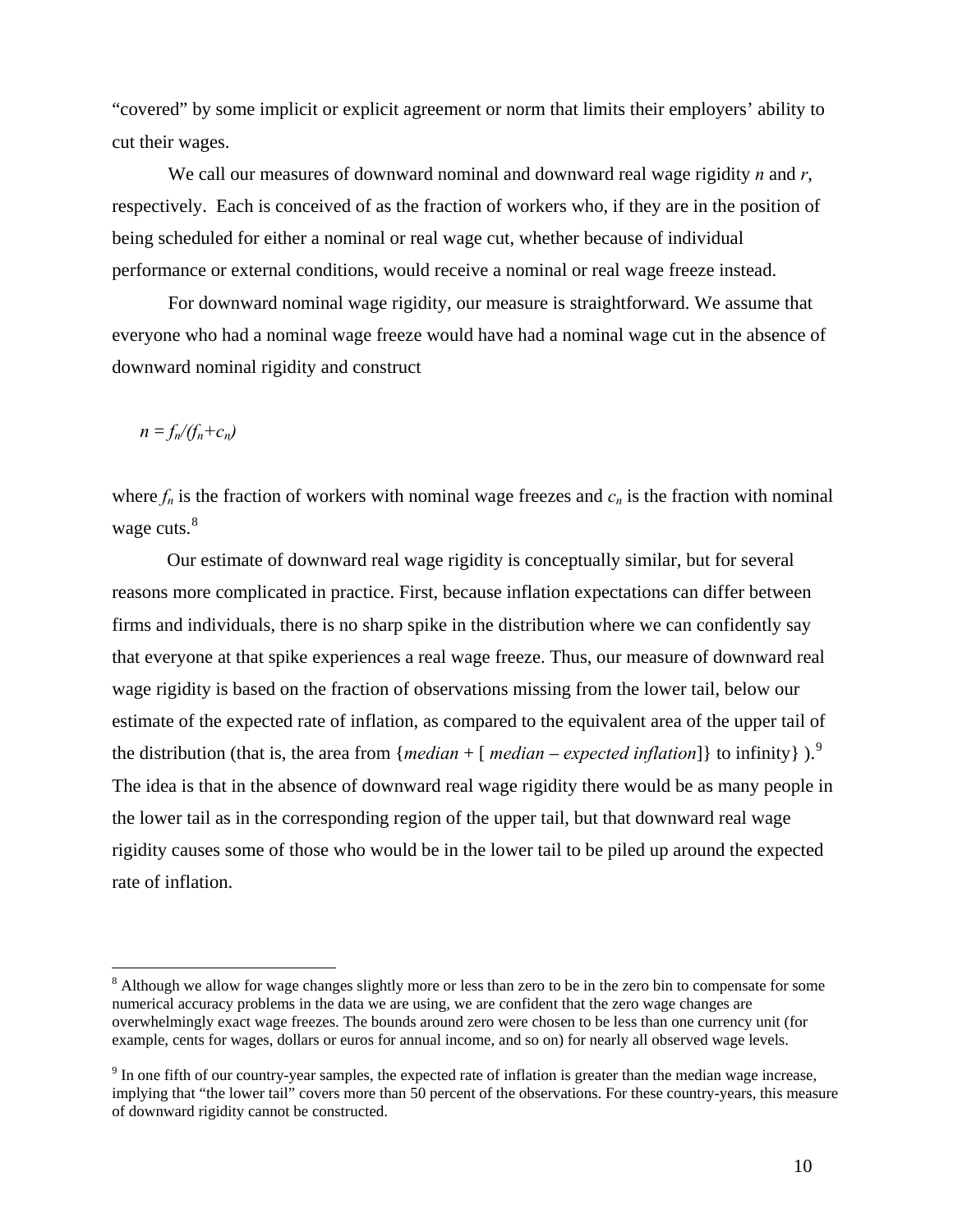If everyone had exactly the same expected rate of inflation, and the distribution of wage changes in the absence of wage rigidity was symmetric, then the fraction of workers in the upper tail minus the fraction in the lower tail below the expected rate of inflation would equal the fraction of workers with real wage freezes. But, even if our estimate of the expected rate of inflation coincides with the median of the expected rate of inflation for our observations, half of all wage changes will in fact be based on inflation expectations that are lower than our estimate. If these wage setters receive a wage change equal to their own expected rate of inflation, their wage change will be below our expected rate of inflation. Thus, even if downward real wage rigidity binds for these observations, they will still not be missing in the lower tail to the left of our estimated expected rate of inflation. Since half those with freezes will be missing from the lower tail, we multiply the missing observations in the lower tail by two.

To calculate the fraction of workers covered by downward real wage rigidity, we must divide the number of workers with real wage freezes by the number potentially affected, which is all workers who would have received a wage change below our estimate of the expected rate of inflation in the absence of downward real rigidity which we estimate as equal to the fraction of workers in the upper tail. Formally, we obtain

$$
r = f_r/(f_r + c_r) = 2(u-1)/u,
$$

where *u* is the fraction of observations in the upper tail above  $m + (m - \pi^e)$ , *m* is the median and  $\pi^e$ is the expected rate of inflation, *l* is the fraction of observations in the lower tail below  $\pi^e$ ,  $f_r$  =  $2(u-l)$  is the fraction of workers for whom downward wage rigidity binds, and  $f_r + c_r = u$  is thus our measure of real freezes plus real cuts. We construct  $\pi^e$  as the predicted rate of inflation from a country-specific regression of annual rates of inflation on lagged inflation.

 A large value for real rigidity *r* may reflect phenomena other than downward real wage rigidity since a concentration of wage changes at values other than the expected rate of inflation could affect it. For example, if government, business, and labor agree on a minimum wage increase meant to apply to all workers, our measure could show this as real rigidity even if the minimum wage increase allowed real growth or decline. In the interests of expositional brevity, we call *r* downward real rigidity even though we recognize that the focal change could deviate from price inflation expectations.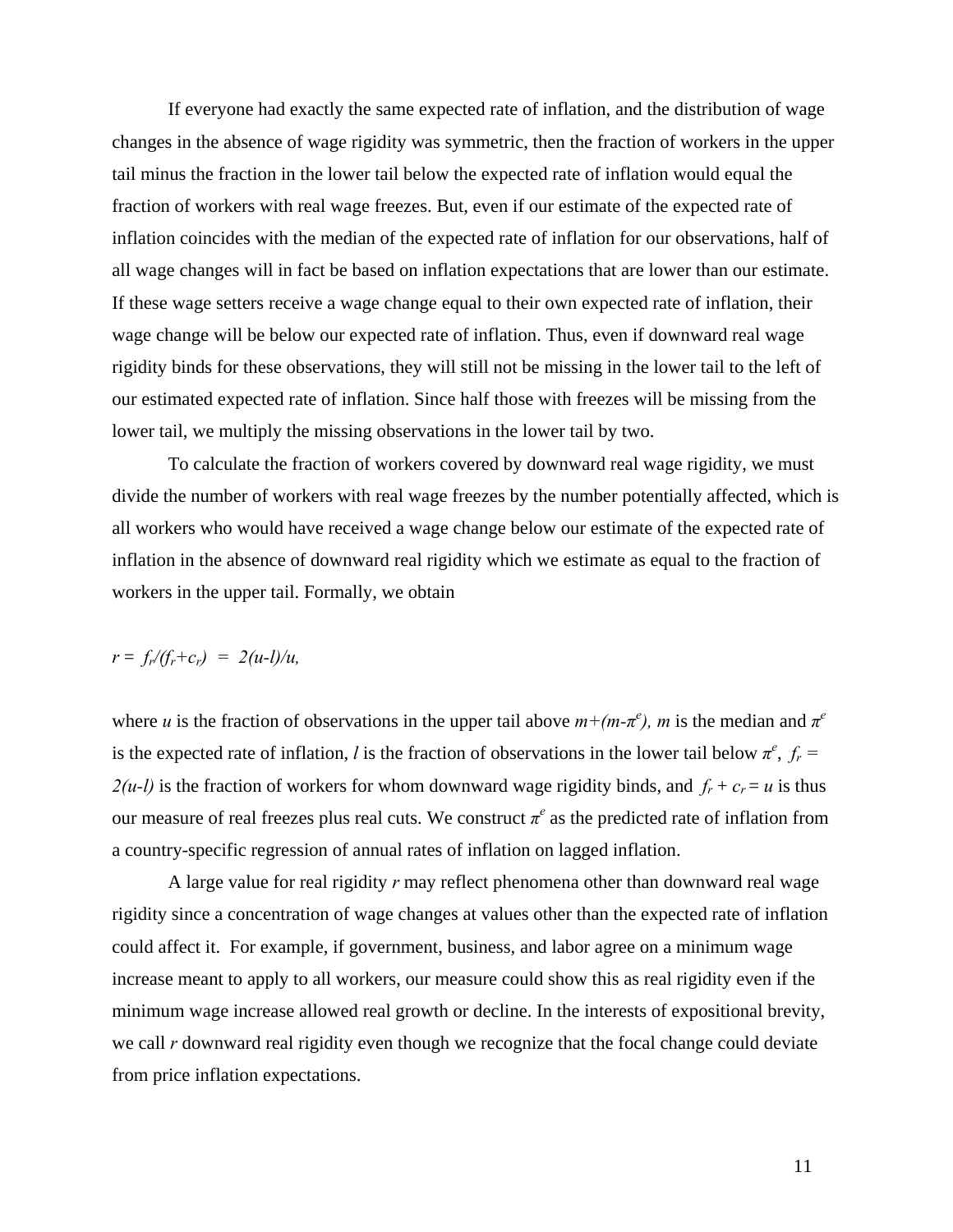<span id="page-13-0"></span> It is worth noting that the concepts we attempt to measure here are quite different from the common conception of nominal and real wage rigidity as slow adjustment to nominal and real shocks. While downward nominal and downward real rigidity might be causes of slow adjustment, there could be other sources of slow adjustment. Moreover, remember that these measures of nominal and real rigidity do not show the actual percentage of workers experiencing nominal and real rigidity, but instead are an attempt to capture what share of workers, relative to the group that might otherwise have experienced declining nominal or real wages, instead experiences wage rigidity.

 As illustrations, we report these measures for the four distributions shown in Figure 1. The U.S. economy in 1987 shows high nominal rigidity with *n*=54 percent, but no apparent real rigidity with  $r = -3$  percent.<sup>[10](#page-13-0)</sup> Finland's white-collar employees in 1988 show low nominal rigidity at *n*=18 percent, but high real rigidity at *r*=99 percent. The United Kingdom in 1984 shows fairly high nominal and real rigidity, with *n*=28 percent and *r*=30 percent. Ireland in 1996 shows little of either rigidity, with nominal rigidity *n*=3 percent and real rigidity *r*=1 percent.

### **Variation in our Rigidity Measures**

 $\overline{a}$ 

We now wish to explore whether wage rigidity differs across countries. We find considerable variation in the extent of both real and nominal rigidity across countries when we average across all datasets and time, as shown in Figure 3. Averaging across years and datasets within countries, estimates of the fraction of workers covered by downward nominal wage rigidity *n* averages 28 percent and ranges from 4 percent in Ireland to 58 percent in Portugal, while the comparable average for real rigidity *r* is 26 percent, with a range from 1 percent in the Netherlands to 68 percent in Sweden. The standard deviations of *n* and *r* across all our datasetyear observations are 13 and 22 percentage points, respectively. The differences across countries are statistically significant at any conventional level of significance.<sup>[11](#page-13-0)</sup>

<sup>&</sup>lt;sup>10</sup> Even though we think of  $r$  as the fraction of workers covered by downward real rigidity, our measure take a negative value if the fraction of observations in the lower tail below the expected rate of inflation is greater than the fraction in the upper tail to which it is compared.

 $11$  Specifically, we regress these country year measures on a set of country indicator variables and test their joint significance. For both downward nominal rigidity (*r*) and downward real wage rigidity (*n*), we easily reject the hypothesis that the extent of measured rigidity is constant across countries at any conventional level of significance. For downward real rigidity (*r*) F=7.63 df(15, 257). For downward nominal wage rigidity (*n*), F=10.01 df(15, 344).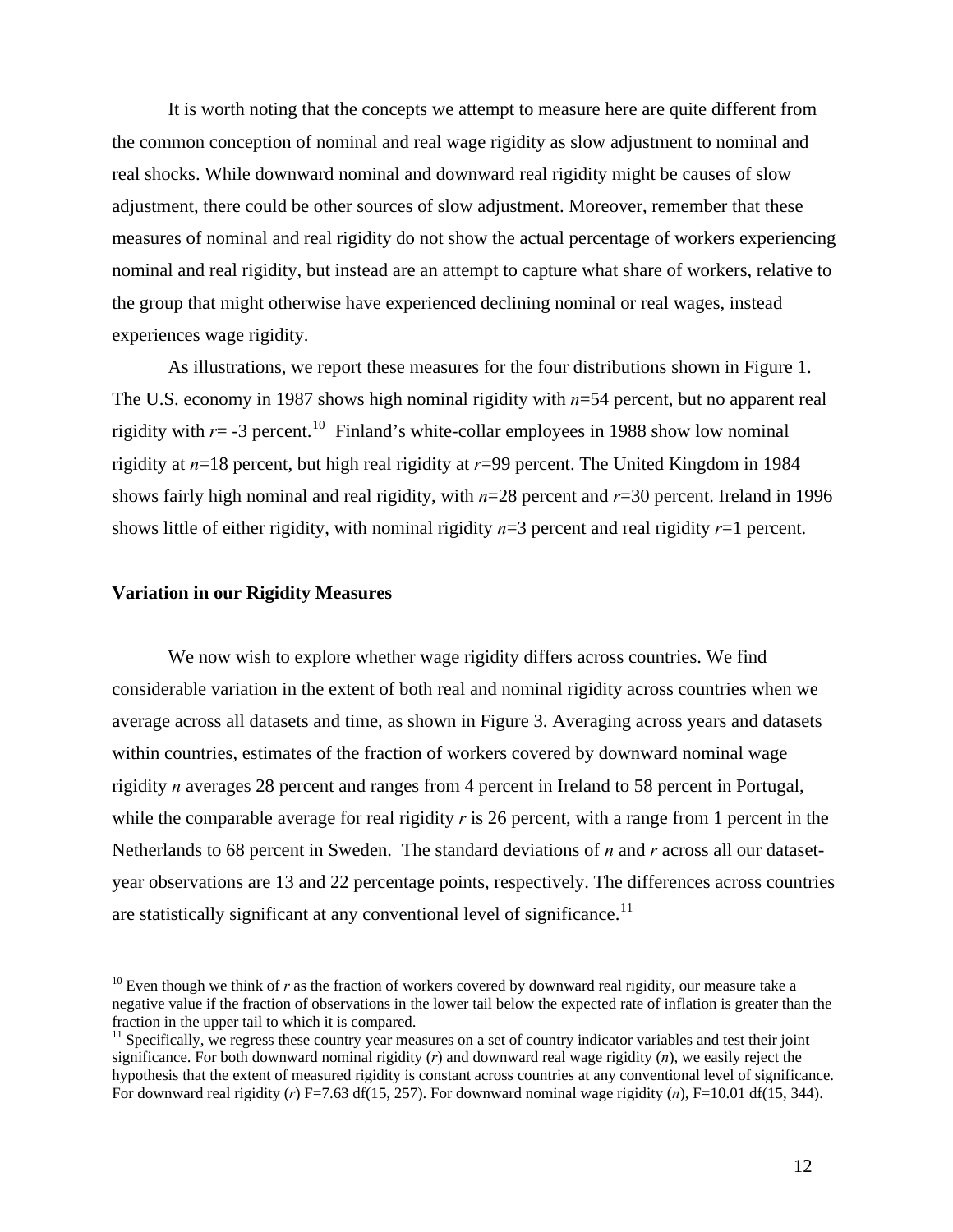<span id="page-14-0"></span>We compared our measures to those from two other cross-country studies that use different methodologies to estimate the average extent of downward nominal wage rigidity. Our country average estimates of downward nominal rigidity have correlation coefficients of 0.46 with 15 country estimates from Holden and Wulfsberg  $(2006)^{12}$  $(2006)^{12}$  $(2006)^{12}$  and 0.45 with 11 country estimates from Knoppik and Beissinger (2005). We would not expect a perfect correlation because the estimates cover different time periods and diverge in data and technique. Thus, we consider the correspondence between these studies to be reasonably strong.

Do these differences in wage rigidity across countries reflect real difference in labor markets across the countries or do they reflect only differences in the way wages are reported, recorded and computed in the different datasets? To find out, we run regressions with our measure of nominal rigidity *n* and real rigidity *r* as the dependent variables. For the explanatory variables, we first use indicator variables for a number of different dataset characteristics: whether we have hours information, whether the wage measure is based on total earnings or base wages, whether the wage measure is based on annual income, whether the data were collected with a labor market survey, and whether the data came from the European Community Household Panel. We also add our index of measurement error – the auto-covariance of wage changes – as an explanatory variable. Several of the dataset characteristics are statistically significant. In particular, there are positive and statistically significant coefficients on the autocovariance of wage changes in both regressions, suggesting that measurement error biases both of our rigidity measures downward. However, even after adjusting for dataset characteristics, country differences in both downward nominal and downward real rigidity remain statistically significant at the  $0.001$  level.<sup>[13](#page-14-0)</sup>

Since the cross-country differences in wage rigidity do not seem readily explainable by the characteristics of the data, we next examined the correlation of our rigidity measures with a number of measures of labor market institutions and other characteristics of the economy which might influence the functioning of the labor market. The variables we examined included two measures of strike activity; union density; union coverage; two indexes of the level at which bargaining takes place; two indexes of the degree of coordination in bargaining; a corporatism

 $\overline{a}$ 

 $12$  Estimates from Holden and Wulfsberg's appendix table

<sup>&</sup>lt;sup>13</sup> For downward real rigidity (*r*), F=2.24 (df=15,251). For downward nominal wage rigidity (*n*), F=7.96

<sup>(</sup>df=15,338). We tested the validity and robustness of these country estimates in a number of ways laid out in full detail in Dickens et al. (2006). The two main changes were to incorporate corrections for measurement error and to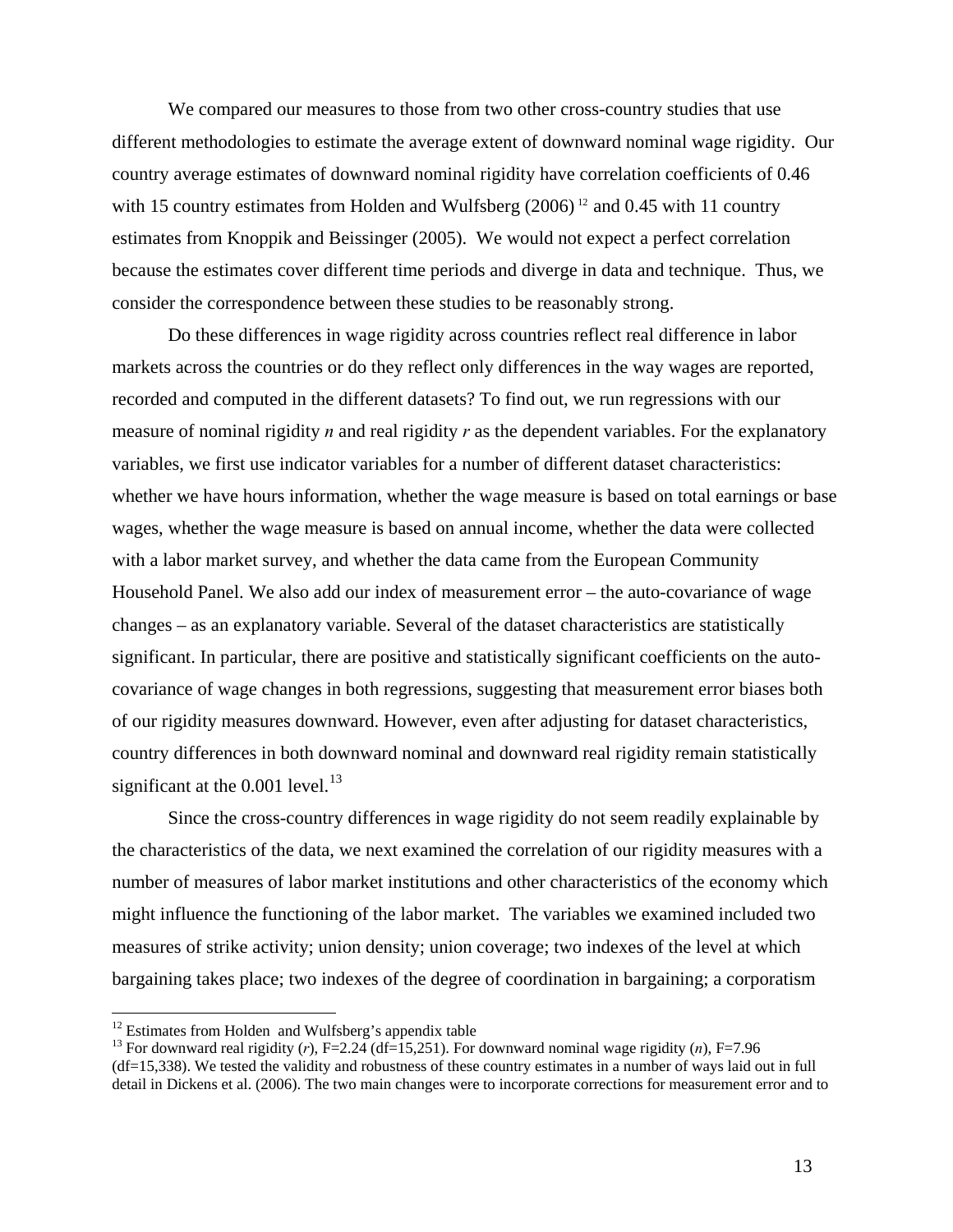index combining level and coordination in bargaining; the fraction of part-time workers in the labor force; the fraction of temporary workers in the labor force; two measures of income distribution; six measures of the average tax wedge in compensation; four indices of employment protection legislation; two measures of the average replacement rates for unemployment benefits; duration of unemployment benefits; an indicator variable for the presence of any sort of institutional wage indexation; indices of the extent of active and passive labor market policies; two measures of the impact of minimum wages, a measure of the openness of the economy; and two indices of the extent of product market regulation.

For each measure we correlated country averages for the variable with country averages for our rigidity measures and we also regressed our country year estimates of our rigidity measures on the individual labor market variables and our dataset characteristic variables. Scatterplots of the relationship between *n* and *r* and three of the many variables we examined are shown in Figure 4 – namely employment protection legislation, corporatism, and union density.

Of all the characteristics we examine, only the relationship between real rigidity and union density is statistically significant at the 0.05 level in both the country and data-set-year level regressions. There we find that increasing union density is associated with increasing real rigidity. It is plausible that collective bargaining would give more attention to real, as opposed to nominal, compensation because the participants may be more likely to understand the difference, hold expectations for the future inflation, and be more likely to be familiar with inflation forecasts. Furthermore, unions might also have the bargaining power to ensure compensation for inflation in situations where nonunion workers might have to accept constant nominal wages.

But even the connection between unions and wage rigidity, although it may seem obvious in theory, appears somewhat shakier in our data than one might expect. For example, if union density is a significant predictor of real wage rigidity, one might also expect that bargaining coverage would also be positively related with real rigidity, but the correlation is only significant at the .1 level in a one-tailed-test in both specifications.

When it comes to the effect of union density and coverage on nominal rigidity, the simple correlations of country averages are both negative, but neither is statistically significant. However, when we use annual observations, control for dataset characteristics, and use Huber-White standard errors clustered on country, the correlations become statistically significant

estimate the size of rigidities by comparing true wage changes with the hypothetical wage change distribution that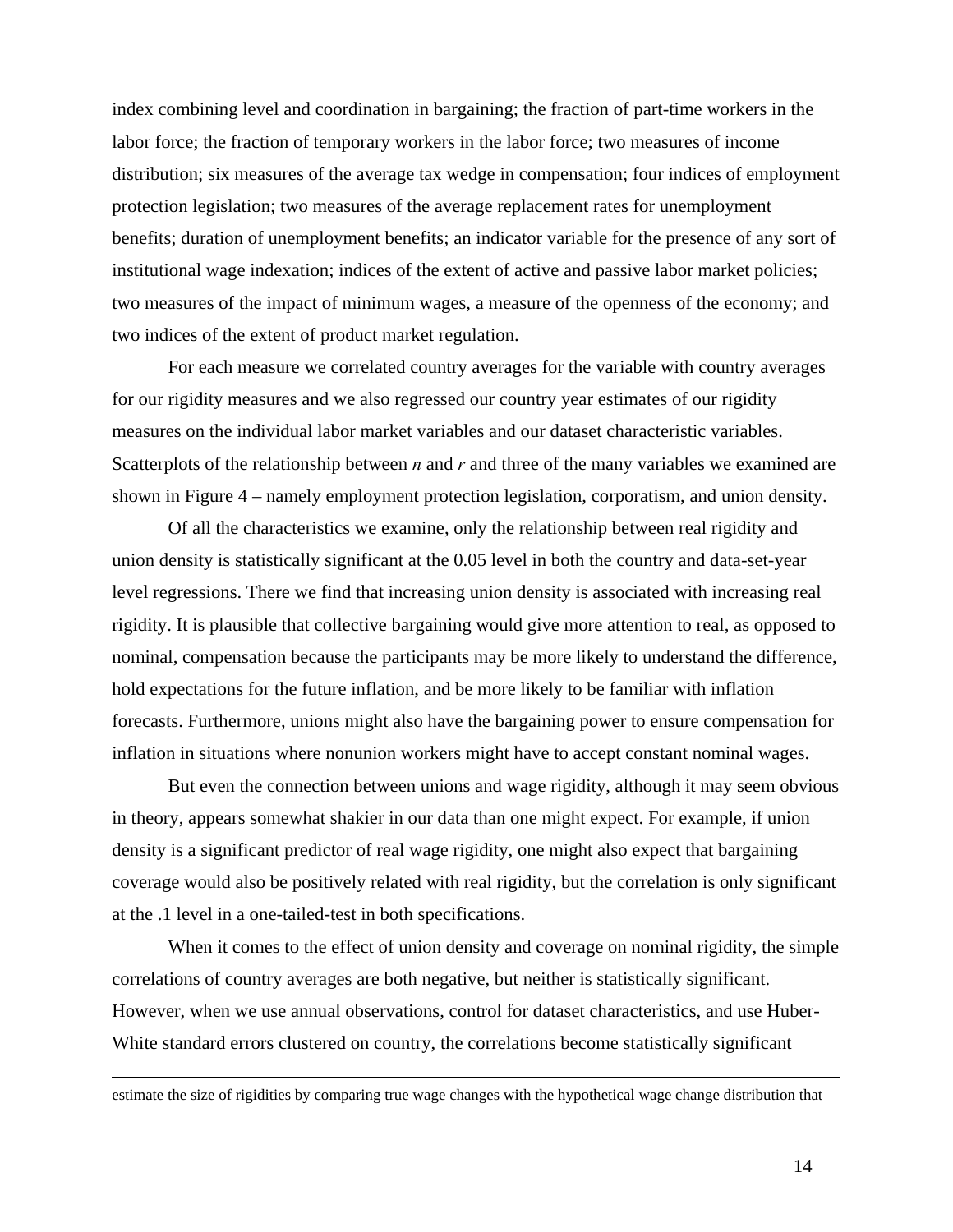negative. We conjecture that by causing workers to focus on real rather than nominal values unions may reduce the importance of downward nominal wage rigidity.

We examined our estimates of downward real and downward nominal rigidity for evidence of time trends, and find no consistent evidence of changes over time for all countries combined. However, there are a few country-specific trends. Notably, there is some evidence that downward real rigidity in the United States in the 1970s virtually disappears in the 1980s, coincident with the decline in pattern bargaining by US unions (Blanchflower and Freeman, 1992).

We also examined the relationship of wage rigidity to inflation. As explained earlier, our measures of the extent of nominal and real wage rigidity were constructed with the intention that they should not be much affected by inflation, and they are not. However, the fraction of workers actually affected by downward nominal wage rigidity (which of course differs from our measure describing the likelihood that a worker facing the probability of stagnant or declining nominal wages receives a wage freeze) should rise as inflation falls since the number of workers to whom firms would like to give pay cuts is larger when inflation is low. Indeed, we find that the fraction of workers with nominal wage freezes in any year declines by more than 1.4 percentage points for each percentage point increase in the median wage change. The coefficient hardly changes when we add controls for dataset characteristics and country indicator variables and gets larger when we add indicator variables for year.

## **Conclusion**

With data from 15 European countries and the United States we find that wage change distributions have a number of characteristics in common and some important differences. In all countries at nearly all times, the distribution of wage changes is notably non-normal. The Weibull distribution provides a much better fit to the upper tail above the median. The lower tail of the wage distribution varies from country to country. In some countries, there is little downward rigidity in nominal or real wages, and in those cases the lower tail of the wage distribution takes on the Weibull form. Other countries show downward rigidity of nominal wages, but not real wages; downward rigidity of real wages, but not nominal wages; or even a fair degree of downward rigidity in both real and nominal wages.

would prevail in the absence of rigidities. The differences across countries remain statistically significant.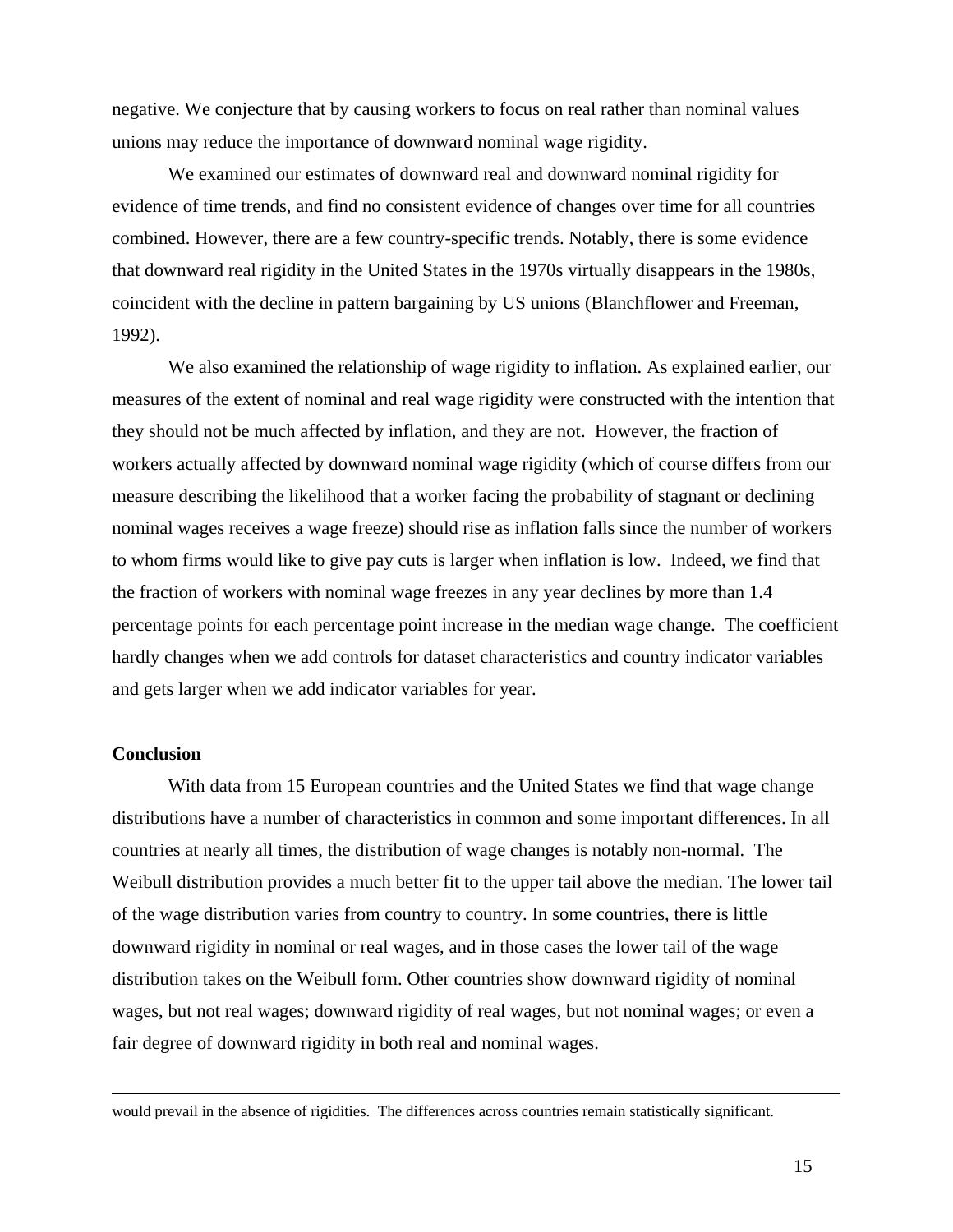# Federal Reserve Bank of New York Staff Reports

## How Do Wages Change? Micro Evidence from the International Wage Flexibility Project

William T. Dickens Lorenz Goette Erica L. Groshen Steinar Holden Julian Messina Mark E. Schweitzer

Staff Report no. 275 February 2007

This paper presents preliminary findings and is being distributed to economists and other interested readers solely to stimulate discussion and elicit comments. The views expressed in the paper are those of the authors and are not necessarily reflective of views at the Federal Reserve Bank of New York or the Federal Reserve System. Any errors or omissions are the responsibility of the authors.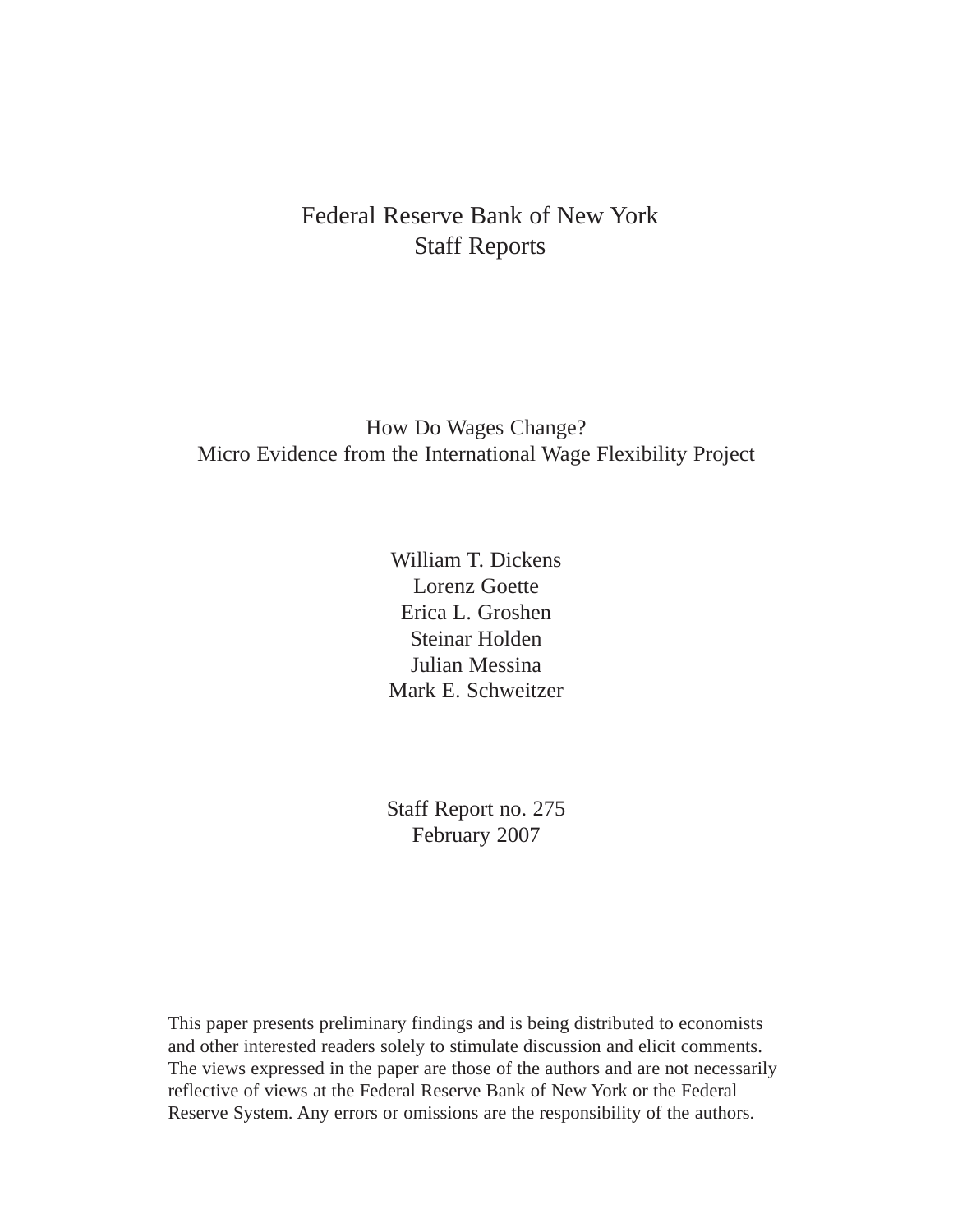## **How Do Wages Change? Micro Evidence from the International Wage Flexibility Project**  William T. Dickens, Lorenz Goette, Erica L. Groshen, Steinar Holden, Julian Messina, and Mark E. Schweitzer *Federal Reserve Bank of New York Staff Reports*, no. 275 February 2007 JEL classification: J3, E3

## **Abstract**

How do the complex institutions involved in wage setting affect wage changes? The International Wage Flexibility Project provides new microeconomic evidence on how wages change for continuing workers. We analyze individuals' earnings in thirty-one different data sets from sixteen countries, from which we obtain a total of 360 wage change distributions. We find a remarkable amount of variation in wage changes across workers. Wage changes have a notably non-normal distribution; they are tightly clustered around the median and also have many extreme values. Furthermore, nearly all countries show asymmetry in their wage distributions below the median. Indeed, we find evidence of both downward nominal and real wage rigidities. We also find that the extent of both these rigidities varies substantially across countries. Our results suggest that variations in the extent of union presence in wage bargaining play a role in explaining differing degrees of rigidities among countries.

Key words: wage setting, wage change distributions, downward nominal wage rigidity, downward real wage rigidity

Dickens: Brookings Institution (e-mail: wdickens@brookings.edu). Goette: University of Zurich (e-mail: lorenz@iew.unizh.ch). Groshen: Federal Reserve Bank of New York (e-mail: erica.groshen@ny.frb.org). Holden: University of Oslo (e-mail: steinar.holden@econ.uio.no). Messina: European Central Bank (e-mail: julian.messina@udg.es). Schweitzer: Federal Reserve Bank of Cleveland (e-mail: mark.e.schweitzer@clev.frb.org). Turunen: European Central Bank (e-mail: jarkko.turunen@ecb.int). Ward: European Central Bank (e-mail: melanie.wardwarmedinger@ecb.int). The views expressed in this paper are those of the authors and do not necessarily reflect the position of the Federal Reserve Bank of New York, the Federal Reserve System, or any other institution with which the authors are affiliated.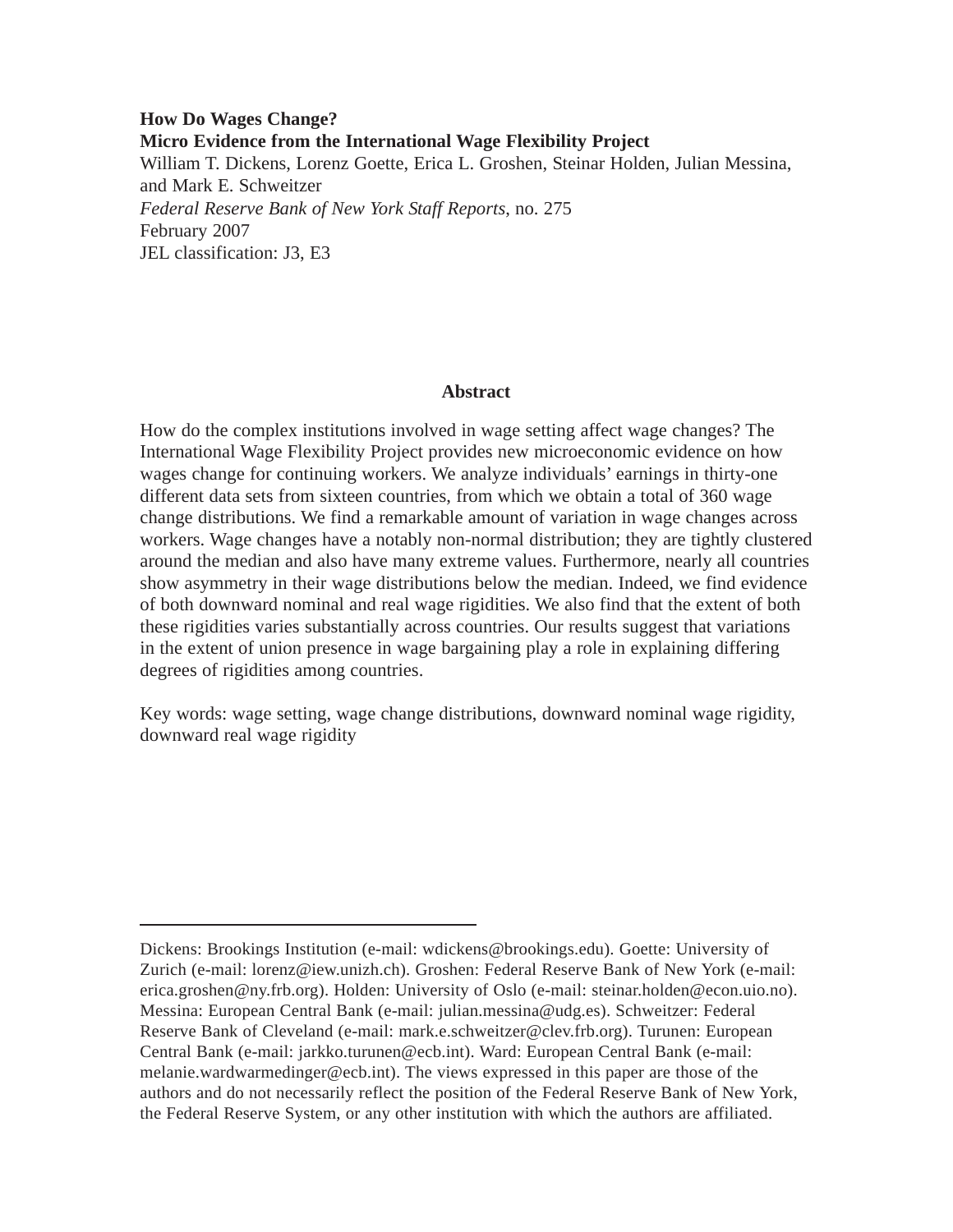We find substantial differences across the countries in our study in the extent of both nominal and real downward wage rigidity. Across countries, we estimate that an average of 28 percent of workers are covered by downward nominal rigidity, in the sense that 28 percent of the wage cuts that would have taken place under flexible wage setting are prevented by downward rigidity. Correspondingly, an average of 26 percent of workers are covered by downward real rigidity, in the sense that 26 percent of the real wage cuts that would have taken place under more flexible wage setting are prevented by downward rigidity. Measurement error appears to bias both measures downward, so the incidence of both nominal and real rigidities is probably higher. Nevertheless, these similar averages mask considerable variety: country averages for downward real wage rigidity range from 1 percent in the Netherlands to 68 percent in Sweden with a standard deviation across countries of 22 percentage points. For downward nominal wage rigidity, country averages for the fraction of workers covered range from 4 percent in Ireland to 58 percent in Portugal, with a standard deviation of 13 percentage points. The cross-country differences in wage rigidity do not appear to arise as an artifact of the different data sources used.

 Wage-setting behavior and wage rigidity have important implications for firm behavior, unemployment, macroeconomic stability and other areas of economics, yet many questions remain to be answered about why these patterns occur. We have offered some hypotheses about the sort of wage-setting mechanisms that could underlie a Weibull distribution, but these explanations deserve further consideration and exploration. Although we examined many labor market and related economic variables that might plausibly help explain differences across countries in the extent of wage rigidity, the only solid connection we find is that union density has a robust positive association with downward real rigidity.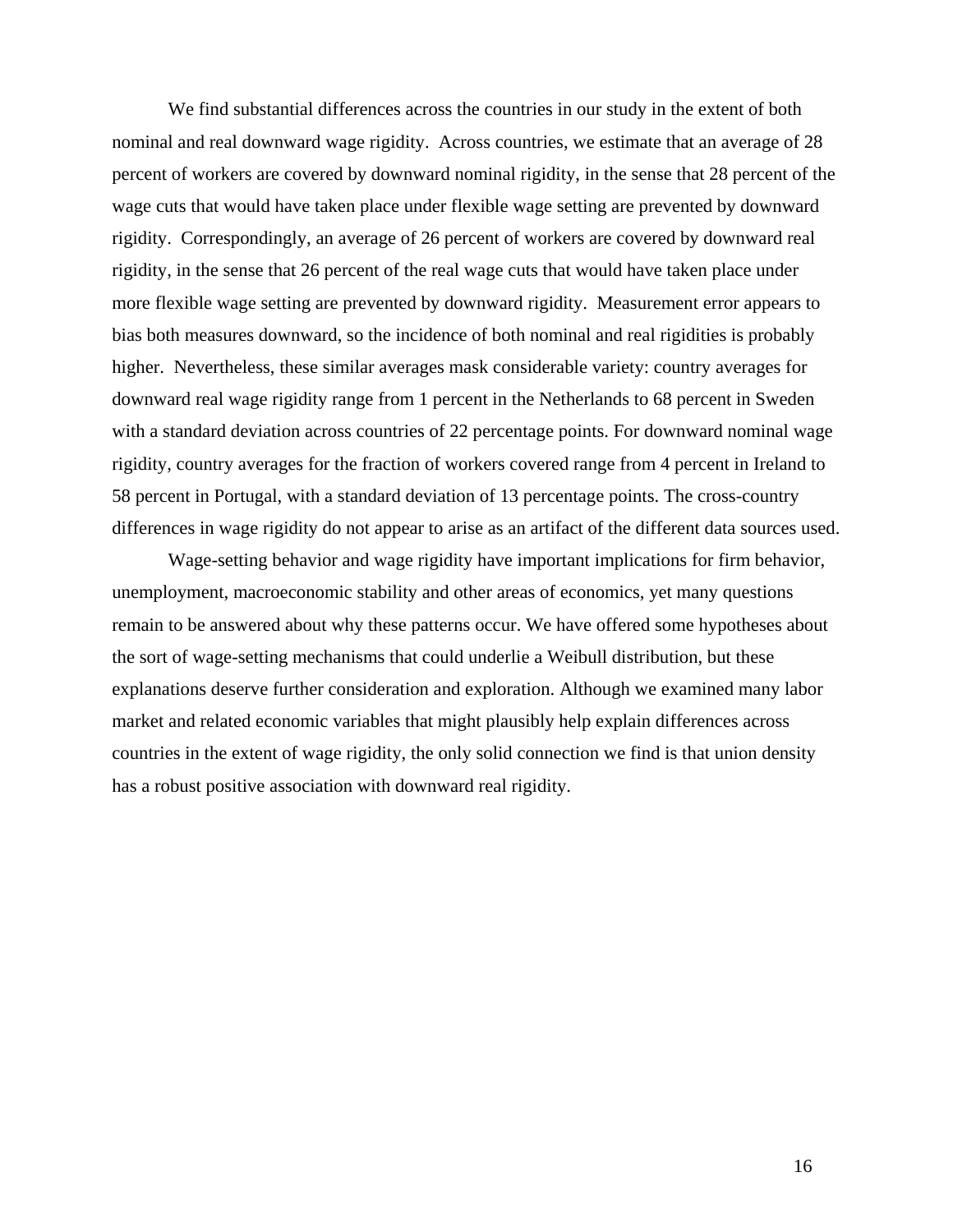## Acknowledgements

This paper reports the results of the International Wage Flexibility Project. The International Wage Flexibility Project country team members are Cedric Audenis, Richard Barwell, Thomas Bauer, Petri Bockerman, Holger Bonin, Pierre Biscourp, Ana Rute Cardoso, Francesco Devicienti, Orrietta Dessy, John Ekberg, Tor Eriksson, Bruce Fallick, Ernst Fehr, Nathalie Fourcade, Seppo Laaksonen, Michael Lettau, Pedro Portugal, Jimmy Royer, Mickael Backman, Kjell Salvanes, Paolo Sestito, Alfred Stiglbauer, Uwe Sunde, Jari Vainiomaki, Marc van Audenrude, William Wascher, Rudolf Winter-Ebmer, Niels Westergaard-Nielson, and Josef Zuckerstaetter. We are grateful to the European Central Bank, IZA, Federal Reserve Bank of New York and the Volkswagen Foundation for their generous support. Philippe Moutot, and Francesco Mongelli provided helpful guidance as our contacts at the ECB. The work of Julián Messina is partially supported by Research Grant SEJ2004-03276/ECON from the Spanish Ministry of Education and Science. The discussants and participants at the IWFP conference held in Frankfurt in June 2004 provided useful input that helped shape the project. Finally, Daniel Egel and Rebecca Vichniac wrote most of the programs used by the country teams and consulted extensively with them on the implementation of the IWFP protocol. Their contribution to the project goes well beyond what is normally acknowledged as excellent research assistance. The views expressed in this article are those of the authors and do not reflect the views of the Federal Reserve System, The European Central Bank or any other organization with which authors or team members are affiliated.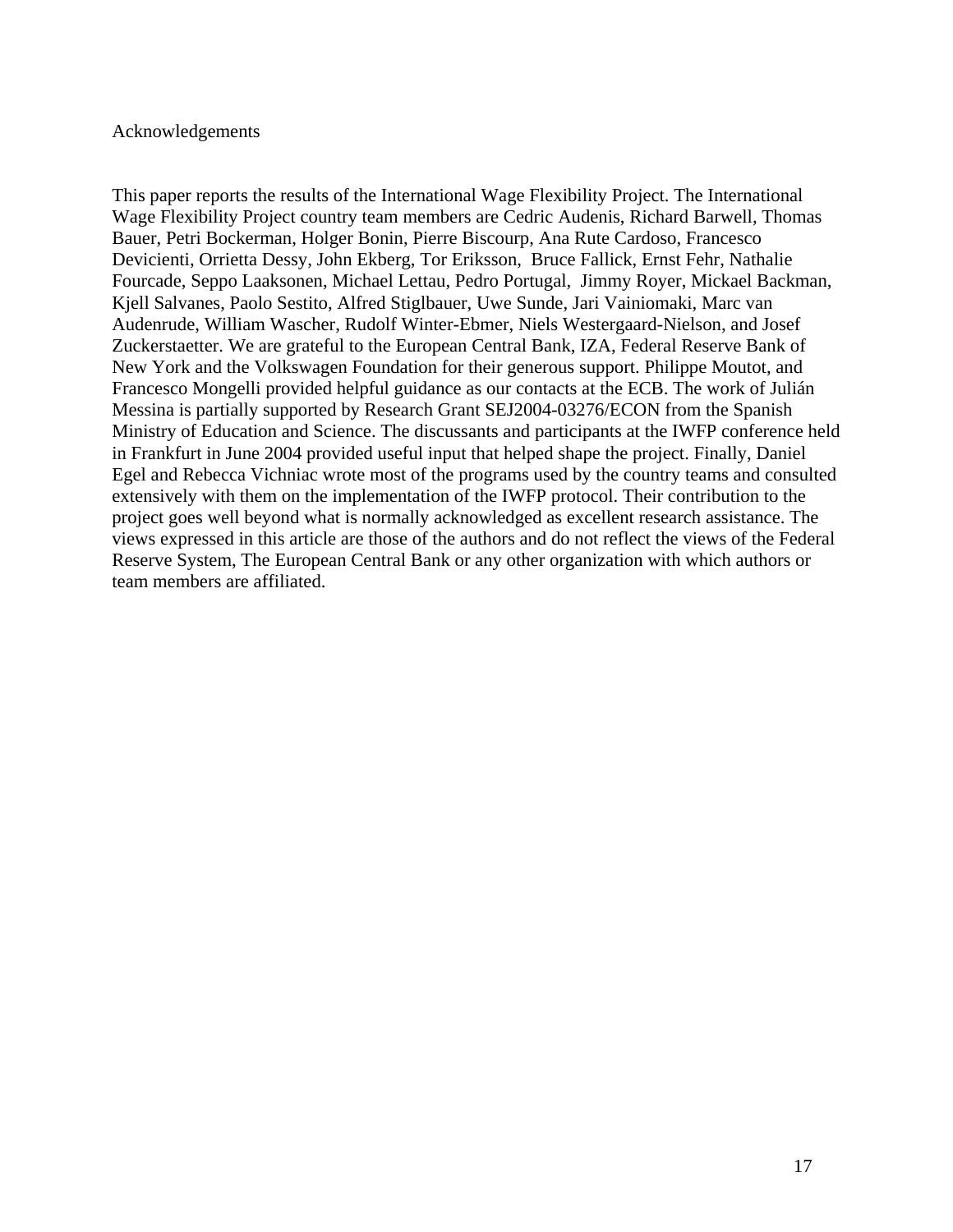## **References**

- Akerlof, George A., William T. Dickens, and George L. Perry (1996). "The Macroeconomics of Low Inflation." *Brookings Papers on Economic Activity 1*, 1-75.
- Altonji, Joseph G., and Paul J. Devereux (2000). "The Extent and Consequences of Downward Nominal Wage Rigidity." In S. Polachek (ed.). *Worker Well-Being*, # 7236, Elsevier.
- Blanchflower, David and Richard Freeman (1992). "Unionism in the U.S. and in Other Advanced OECD Countries", *Industrial Relations* 31 (Number 1, Winter 1992), pages 56-79.
- Camba-Mendez, Gonzalo, Juan Angel Garcia, Diego Rodriguez Palenzuela (2003): "Relevant Economic Issues Concerning the Optimal Rate of Inflation," in Issing, Otmar (ed.): *Background Studies for the ECB's Evaluation of its Monetary Policy Strategy, European Central Bank*, pages 91-126.
- Checchi, D. and C. Lucifora. (2002) "Unions and labour market institutions in Europe". *Economic Policy* 17(2): 362-401
- Dickens, William T., Lorenz Goette, Erica L. Groshen, Steinar Holden, Julian Messina, Mark E. Schweitzer, Jarkko Turunen, and Melanie Ward (2006). "The Interaction of Labor Markets and Inflation: Micro Evidence from the International Wage Flexibility Project" unpublished paper.
- Elmeskov, Jorgen, John P. Martin and Stefano Scarpetta (1998). "Key Lessons for Labour Market Reforms: Evidence from OCED Countries' Experiences". *Swedish Economic Policy Review*, 5, 205-252
- Golden, Miriam,. Peter Lange and Michael Wallerstein (1999). "Postwar Trade Union Organization and Industrial Relations in Twelve Countries". In *Continuity and Change in Contemporary Capitalism* (1999), New York: Cambridge University Press.
- Holden, Steinar (2004) "Wage formation under low inflation". In *Collective Bargaining and Wage Formation - Challenges for an European Labour Market*, H. Piekkola and K. Snellman (eds), Springer-Verlag, pp 39-58.
- Holden, Steinar and Fredrik Wulfsberg (2006). Downward Nominal Wage Rigidity in the OECD. Mimeo, available at http://folk.uio.no/sholden/#wp
- Knoppik, Christoph and Thomas Beissinger (2005). "Downward Nominal Wage Rigidity in Europe: An analysis of European Micro Data from the ECHP 1994-2001." IZA DP # 1492.
- Lebow, David E., Raven E. Saks Beth Anne Wilson (2003). "Downward Nominal Wage Rigidity: Evidence from the Employment Cost Index." *Advances in Macroeconomics Volume* 3, *Issue* 1,*Article* 2.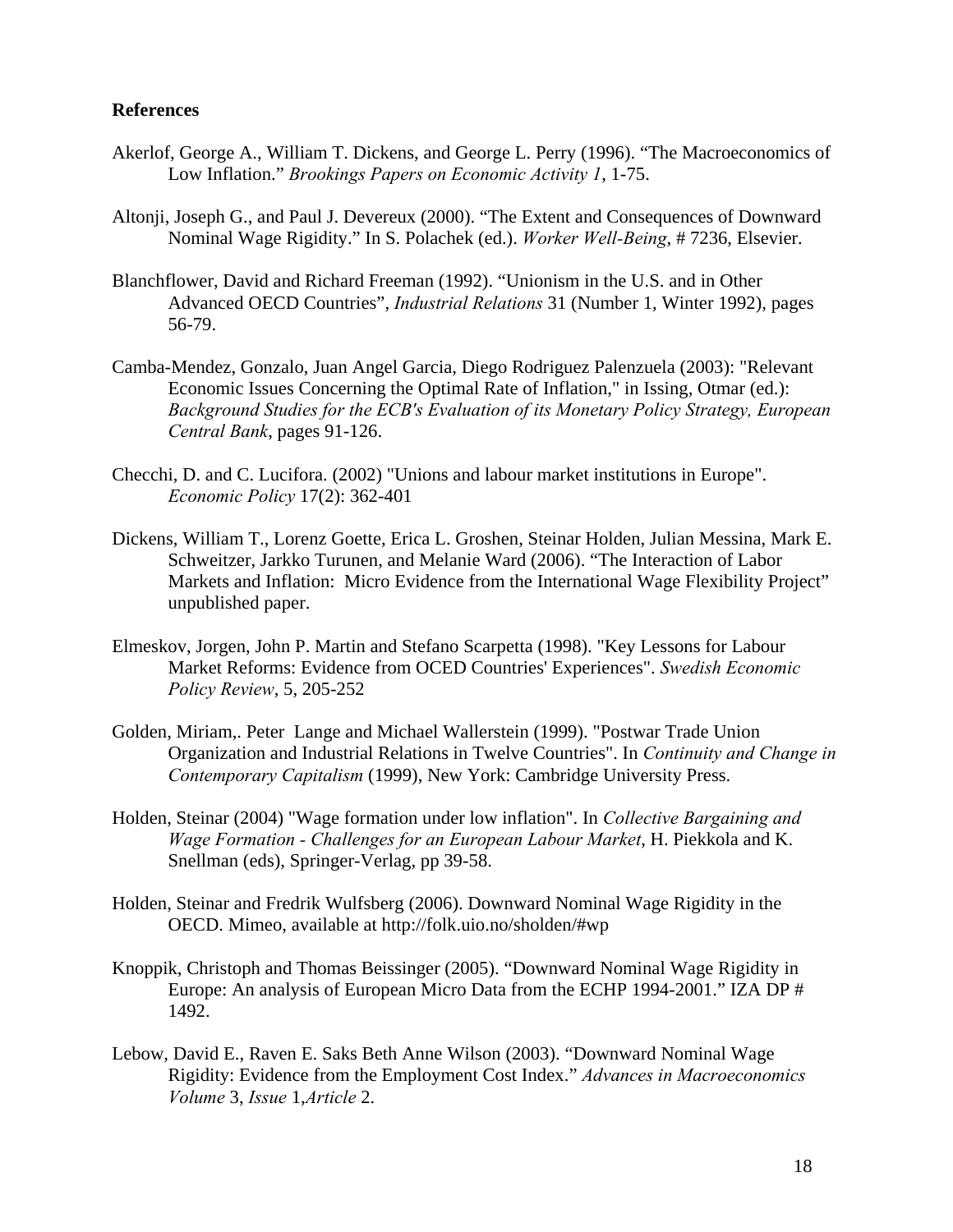- Nickell, Stephen J. and Luca Nuziata (2000). "Employmnet patterns in OECD Countries", Center for Economic Performance Dicussion Paper, No. 448.
- Nickell, Stephen J. and Glenda Quintini (2003). "Nominal Wage Rigidity and the Rate of Inflation." *The Economic Journal 113*, 762-781.
- OCED (2004). "Wage Setting Institutions and Outcomes" Chapter 3 in the *OECD Employment Outlook*.
- OCED (2005). *OECD Employment Outlook*.
- Rosen, Sherwin, (1986) "Prizes and Incentives in Elimination Tournaments," *American Economic Review,* 76(4), 701-715.
- Smith, Jennifer C, (2000). "Nominal Wage Rigidity in the United Kingdom," *Economic Journal,*  vol. 110(462), pages C176-95, March.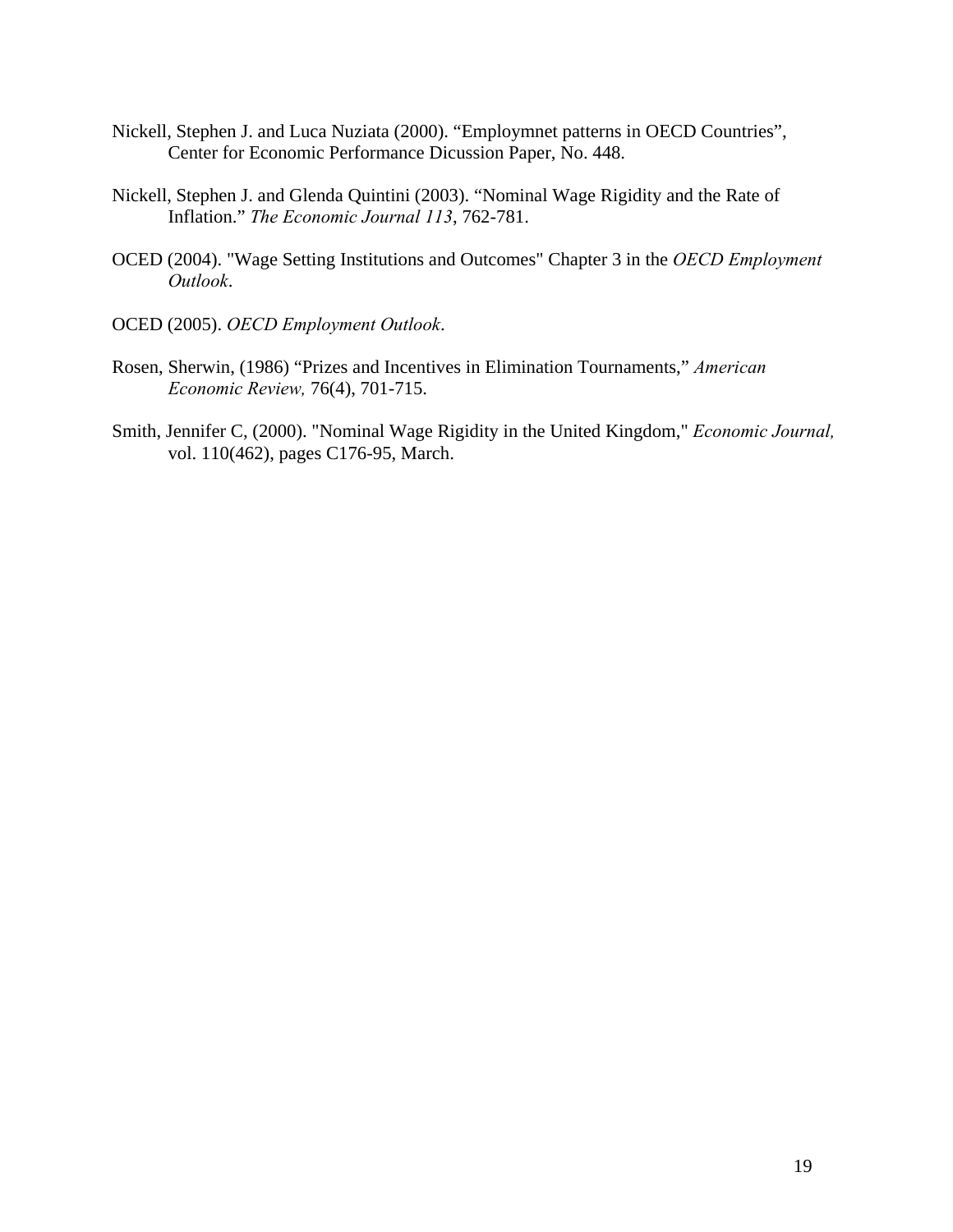## Table 1 **International Wage Flexibility Project Dataset Characteristics**

| <b>Totals</b>         |              | <b>Averages</b>               |           |
|-----------------------|--------------|-------------------------------|-----------|
| Countries             |              |                               |           |
| <b>Datasets</b>       |              | Datasets per country          | $\cdot$ 0 |
| Data-set-years        | 360          | Years per dataset<br>11.6     |           |
| Wage changes observed | 31.3 million | Observations per dataset year | 87,000    |

|     | Country                                                                                                                       | Dataset*                                                           | <b>Years</b>                          | Wage measure            |
|-----|-------------------------------------------------------------------------------------------------------------------------------|--------------------------------------------------------------------|---------------------------------------|-------------------------|
| 1.  | Austria                                                                                                                       | Social Security                                                    | 1972-1998                             | Annual earnings         |
| 2.  | Belgium                                                                                                                       | Social Security                                                    | 1978-1985                             | Annual earnings         |
| 3.  | Denmark                                                                                                                       | Statistics Denmark register of<br>employees                        | 1981-1999                             | Annual earnings         |
| 4.  | Finland                                                                                                                       | Service Employers                                                  | 1990-2001                             | Wages/hour              |
|     |                                                                                                                               | Industry Employers (Manual)                                        | 1985-2000                             | Wages/hour              |
|     |                                                                                                                               | <b>Industry Employers (Non-</b><br>manual)                         | 1985-2000                             | Wages/hour              |
| 5.  | France                                                                                                                        | La Déclaration Automatisé des<br>Salaires (DADS)                   | 1976-1980,<br>1984-1989,<br>1991-2000 | Annual<br>earnings/hour |
|     |                                                                                                                               | Labor Survey (households)                                          | 1994-2000                             | Earnings/hour           |
| 6.  | Germany                                                                                                                       | Institut für Arbeitsmarkt und<br>Berufsforschung (IAB)             | 1975-1996                             | Earnings                |
| 7.  | Italy                                                                                                                         | Social Insurance                                                   | 1985-1996                             | Annual earnings         |
| 8.  | Norway                                                                                                                        | <b>Business and Industry</b><br>Employers (Blue Collar)            | 1987-1998                             | Wages/hour              |
|     |                                                                                                                               | <b>Business and Industry</b><br>Employers (White Collar)           | 1981-1997                             | Wages/hour              |
| 9.  | Portugal                                                                                                                      | Quadros de Pessoal                                                 | 1991-2000                             | Wages/hour              |
| 10. | Sweden                                                                                                                        | Employers (Blue Collar)                                            | 1979-1990,<br>1995-2003               | Wages/hour              |
|     |                                                                                                                               | Employers (White Collar)                                           | 1995-2003                             | Wages/hour              |
|     | 11. Switzerland                                                                                                               | Social Insurance                                                   | 1988-1999                             | Annual earnings         |
|     |                                                                                                                               | Labor Force Survey<br>(households)                                 | 1992-1999                             | Wages                   |
|     | 12. U.K.                                                                                                                      | <b>National Employment Survey</b>                                  | 1976-2000                             | Earnings/hour           |
|     | 13. U.S.                                                                                                                      | Panel Study of Income<br>Dynamics (household<br>survey)            | 1970-1997                             | Wages/hour              |
|     | 14. Austria,<br>Belgium, Denmark,<br>Finland, France,<br>Germany, Greece,<br>Ireland, Italy,<br>Netherlands,<br>Portugal, U.K | <b>European Community</b><br>Household Panel (household<br>survey) | 1993-<br>2001***                      | Earnings/hour**         |

Notes:

\*Data sources not noted as employers or surveys are collected from administrative sources.\*\*German wage data refer to earnings for most of the time period, but to wages before 1984.

\*\*\*Available years vary somewhat by country.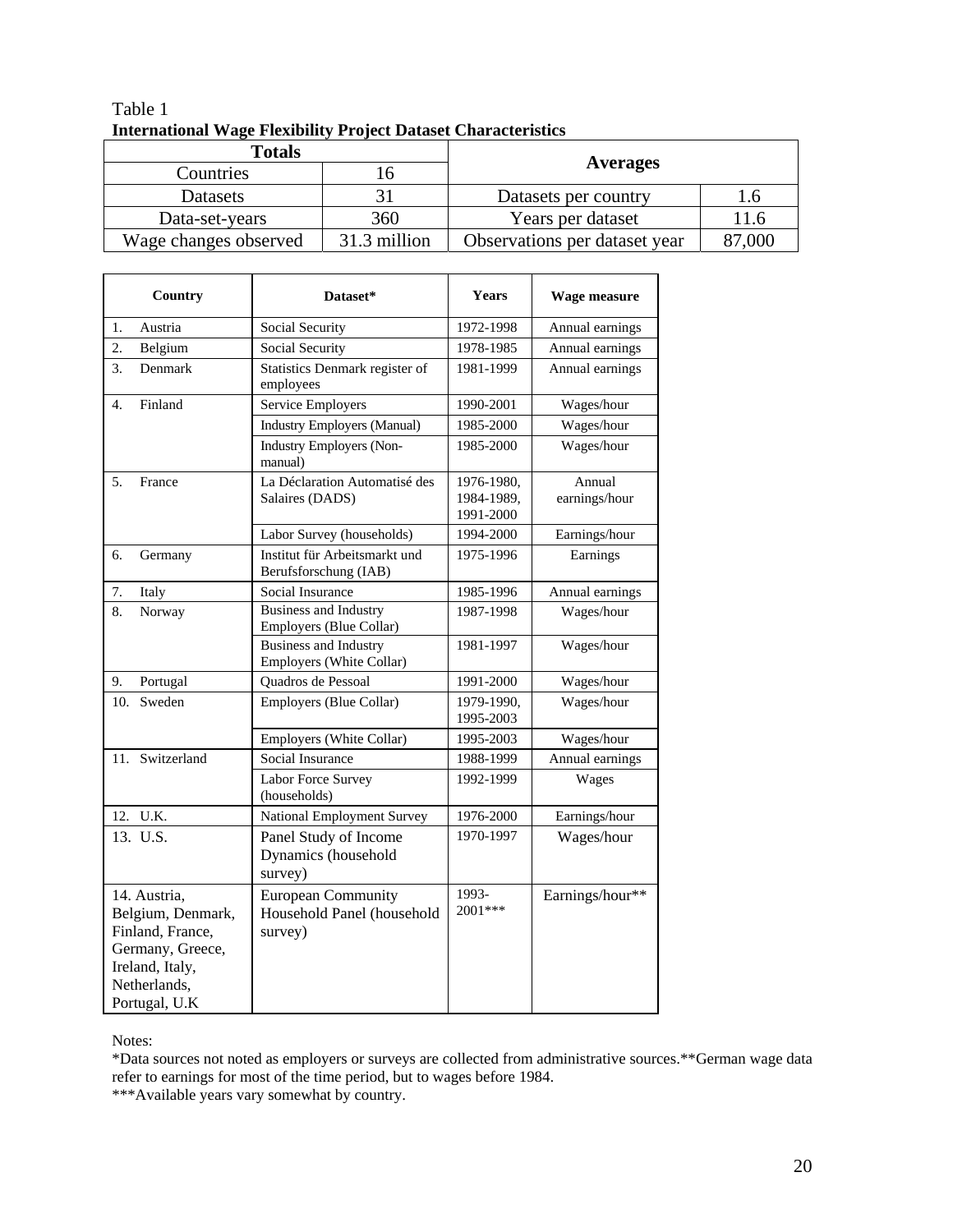

Vertical lines indicate contemporaneous and prior year's inflation rates Grey Bars-Data, Black-Zero Spike, Short dash-Weibull, Long dash-Normal

Figure 1: Alternative Wage Change Histograms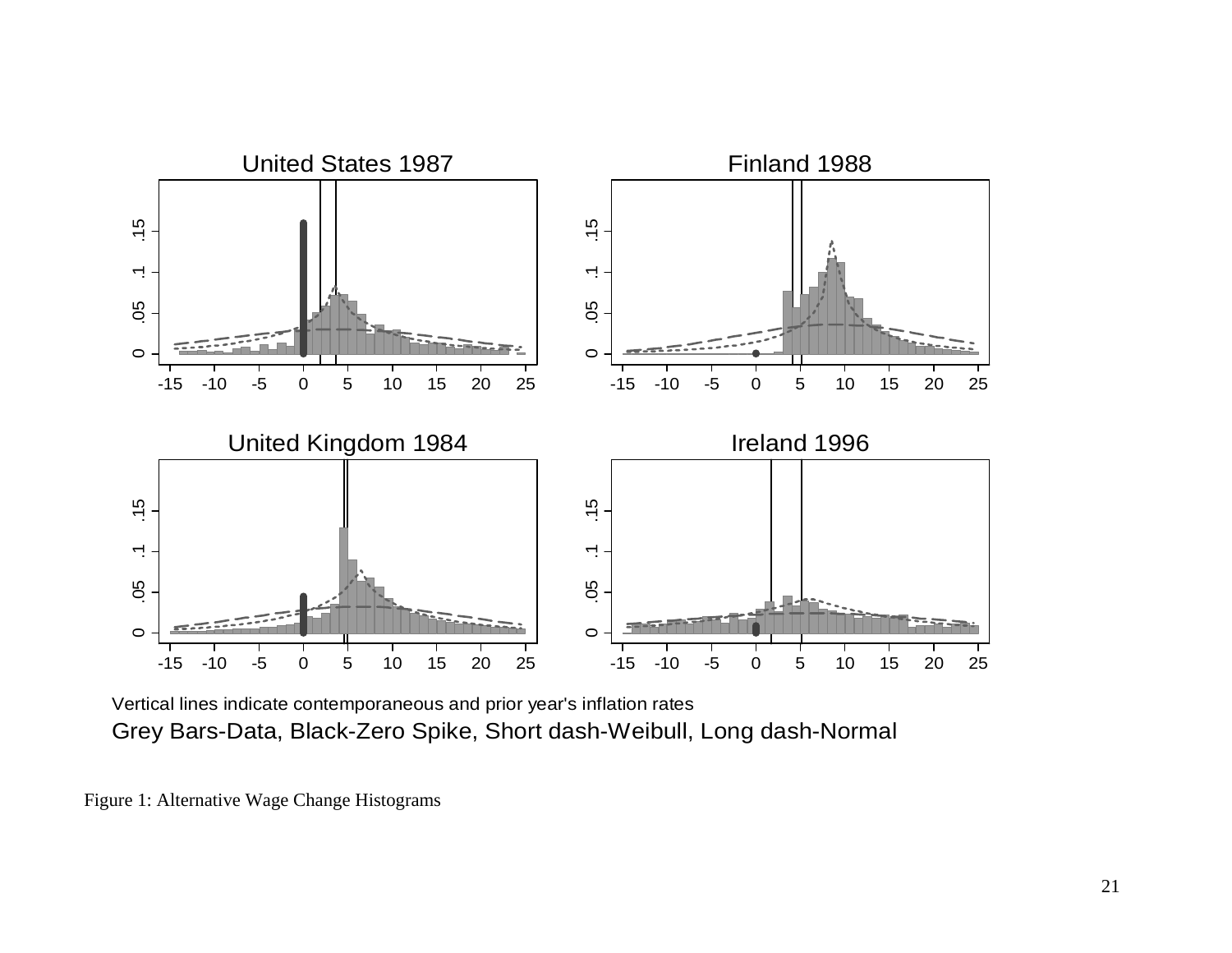

Figure 2: Wage Change Distribution for All Countries and Years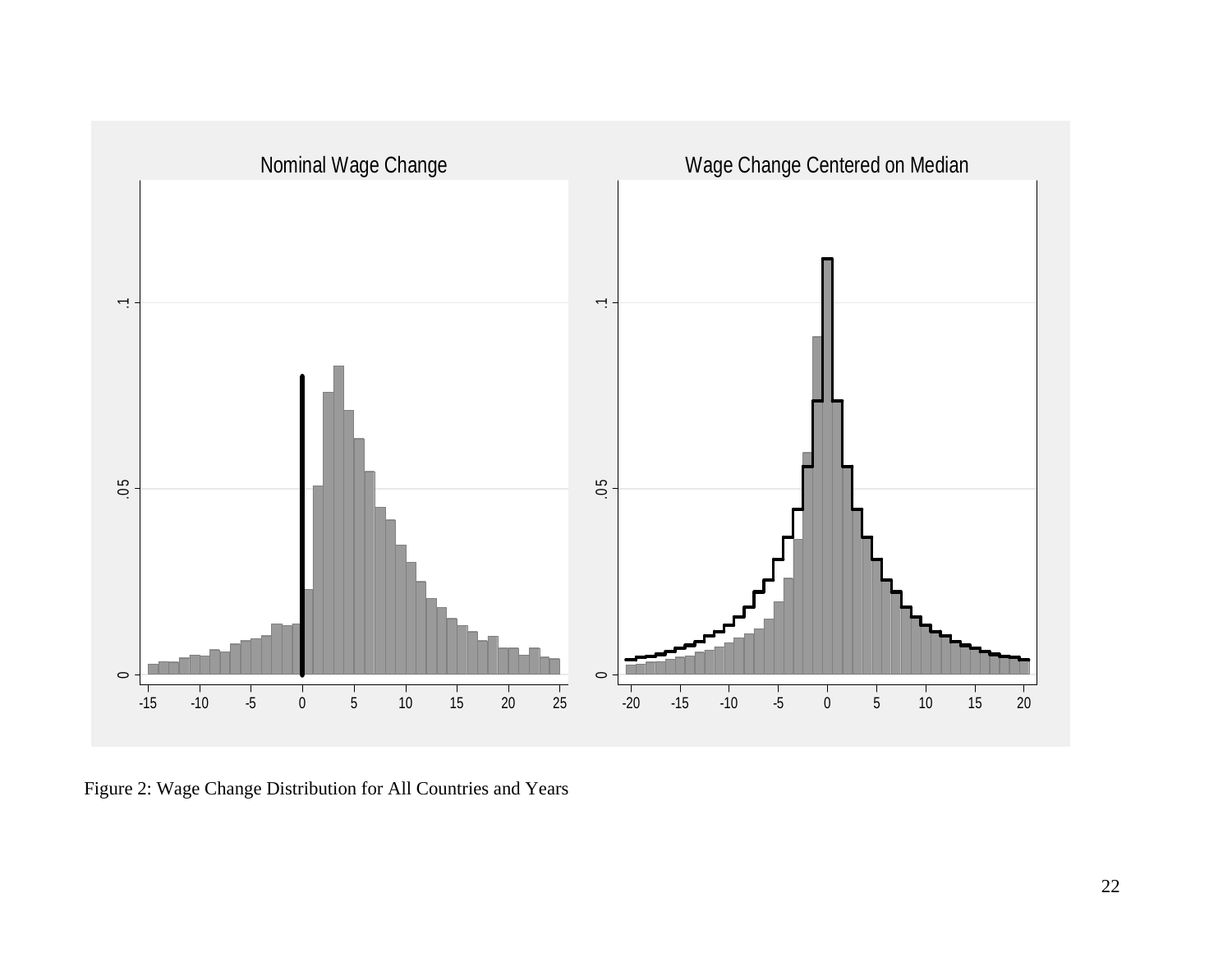

Figure 3: Real and Nominal Rigidity by Country. Fraction of Workers Potentially Affected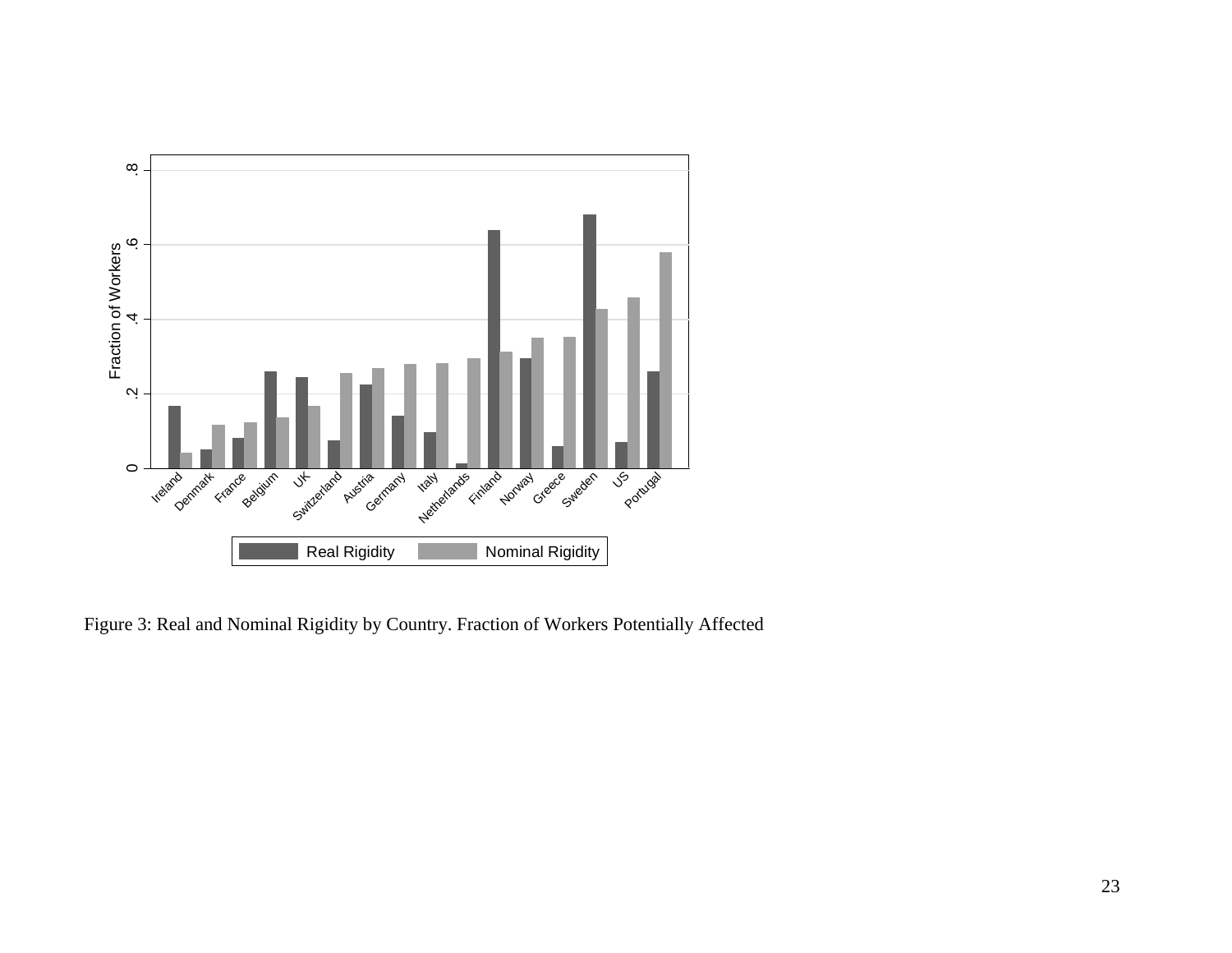

r= correlations with significance levels in parenthesis

Figure 4: Correlations of Institutional Variables with Rigidity Measures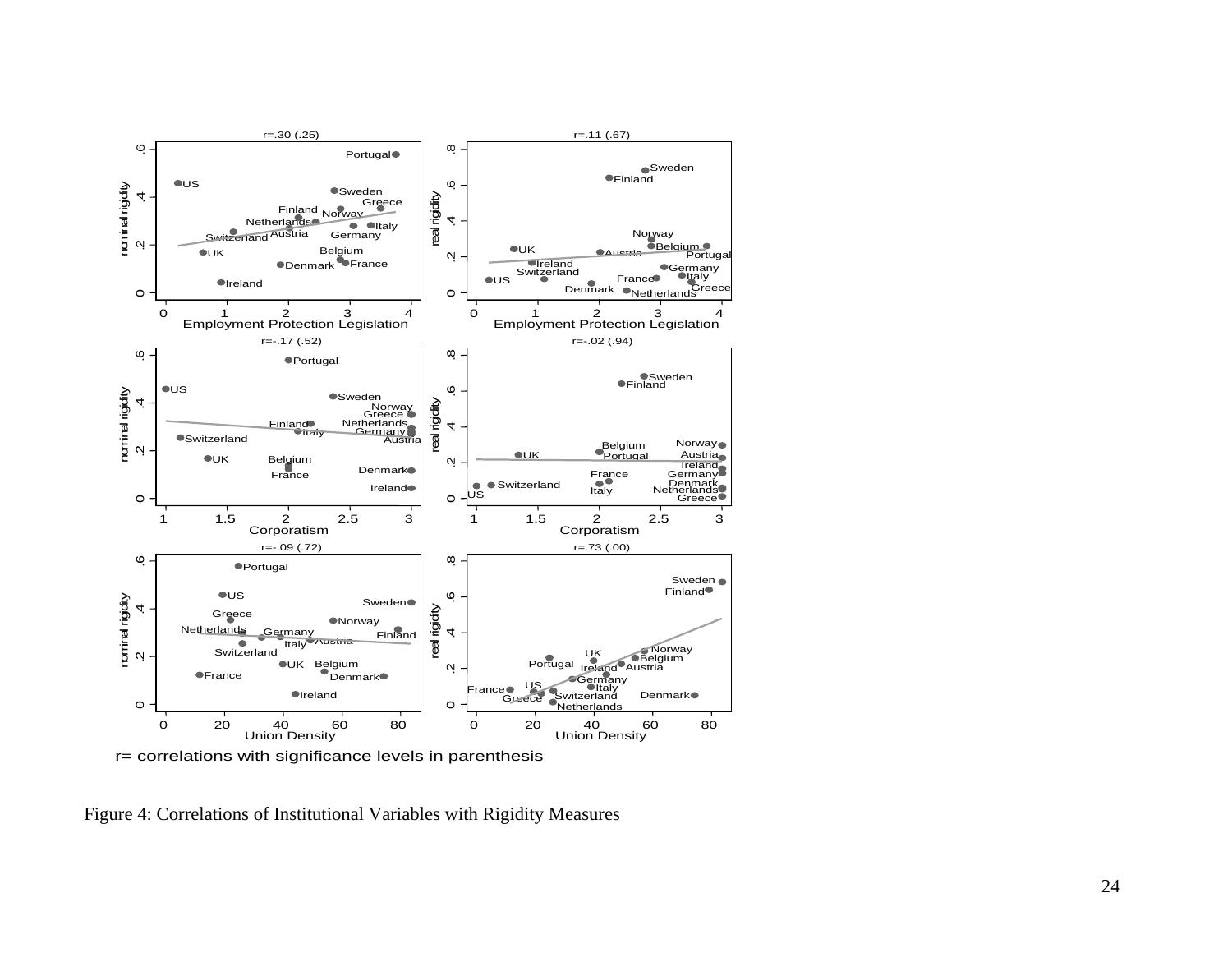Sources and definitions:

Aggregate EPL: OECD (2004), Index of the strictness of employment protection legislation, Categorical variable coded 0 to 6, where 6 is most restrictive Corporatism: Elmeskov, Martin and Scarpetta (1998), Wage-bargaining corporatism index, summary measure of collective bargaining structures of centralization and coordination, Categorical variable coded  $1=$  low to 3 =high

Union Density: Elmeskov, Martin and Scarpetta (1998), The proportion of workers who are members of a trade union, in percent.